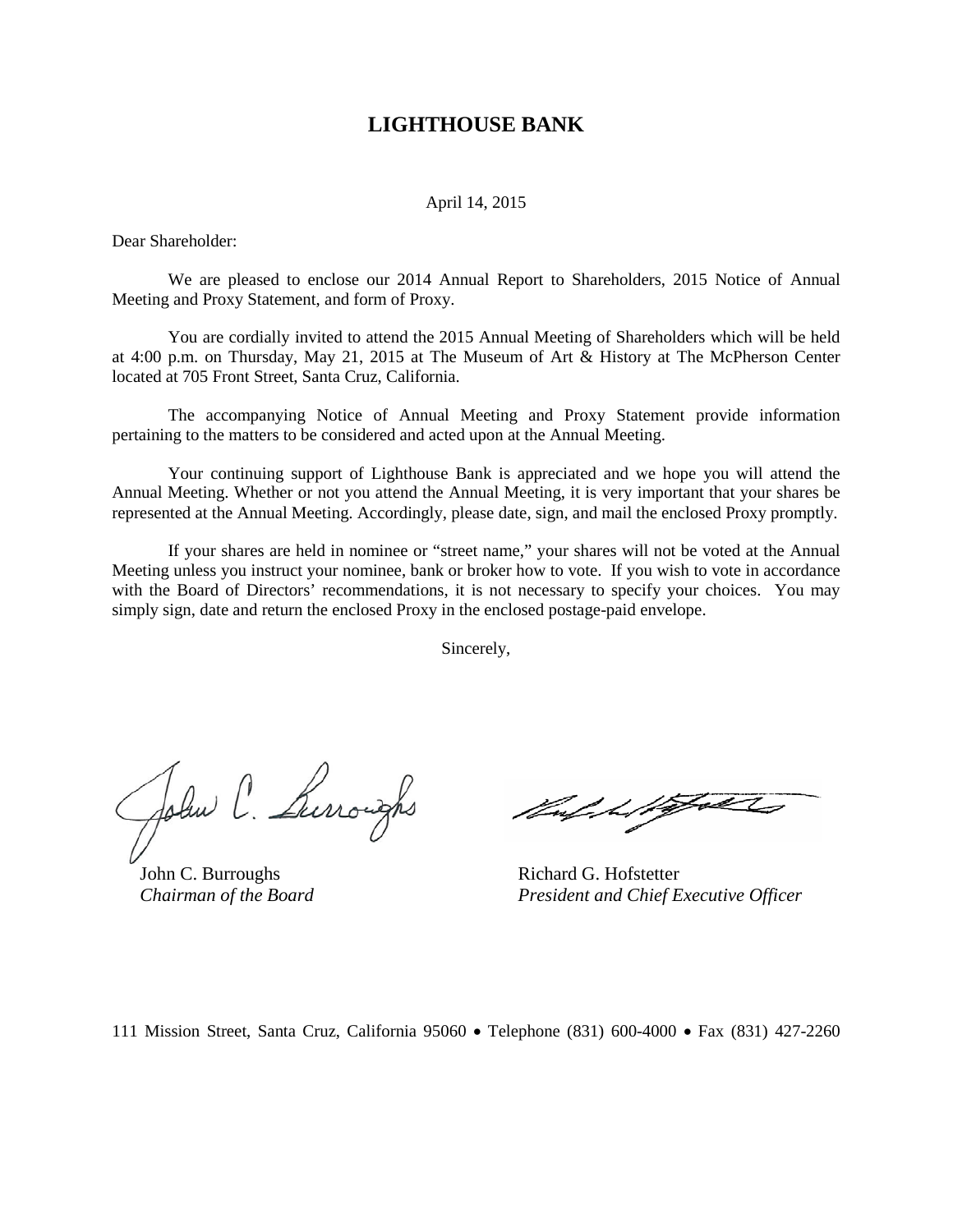# **LIGHTHOUSE BANK 111 Mission Street Santa Cruz, California 95060 831-600-4000**

# **Notice of Annual Meeting of Shareholders To Be Held May 21, 2015 At 4:00 P.M.**

The Annual Meeting of Shareholders of Lighthouse Bank (the "Bank") will be held at The Museum of Art & History at The McPherson Center located at 705 Front Street, Santa Cruz, California on Thursday, May 21, 2015, at 4:00 p.m., and at any and all adjournments or postponements thereof, for the following purposes:

1. To elect the following nine (9) incumbent director-nominees to serve as directors of the Bank:

| John C. Burroughs     | Bruce A. McPherson   |
|-----------------------|----------------------|
| Michael P. Dunn, D.O. | Stephen D. Pahl      |
| Craig A. French       | William R. Slakey    |
| Richard G. Hofstetter | James L. Weisenstein |
| James R. Castellanos  |                      |

2. To ratify the selection of Vavrinek, Trine, Day & Co., LLP, independent public accountants, to serve as the Bank's auditors for the year ending December 31, 2015.

3. To consider and transact such other business as may properly come before the Annual Meeting and any and all adjournments or postponements of the Annual Meeting.

Only shareholders of record at the close of business on March 31, 2015 are entitled to notice of and to vote at the Annual Meeting.

Article II, Section 2.14 of the Bank's Bylaws governs nominations for election of members of the Board of Directors as follows:

"Nominations for election of members of the board of directors may be made by the board of directors or by any shareholder of any outstanding class of capital stock of the corporation entitled to vote for the election of directors. Notice of intention to make any nominations (other than for persons named in the notice of the meeting at which such nomination is to be made) shall be made in writing and shall be delivered to the President of the corporation by the later of the close of business twenty-one (21) days prior to any meeting of shareholders called for the election of directors or seven (7) days after the date of mailing of notice of the meeting to shareholders. Such notification shall contain the following information to the extent known to the notifying shareholder: (a) the name and address of each proposed nominee; (b) the principal occupation of each proposed nominee; (c) the number of shares of capital stock of the corporation owned by each proposed nominee; (d) the name and residence address of the notifying shareholder; (e) the number of shares of capital stock of the corporation owned by the notifying shareholder; (f) with the written consent of the proposed nominee, a copy of which shall be furnished with the notification, whether the proposed nominee has ever been convicted of or pleaded nolo contendere to any criminal offense involving dishonesty or breach of trust, filed a petition in bankruptcy, or been adjudged bankrupt. The notice shall be signed by the nominating shareholder and by the nominee. Nominations not made in accordance herewith shall be disregarded by the chairman of the meeting, and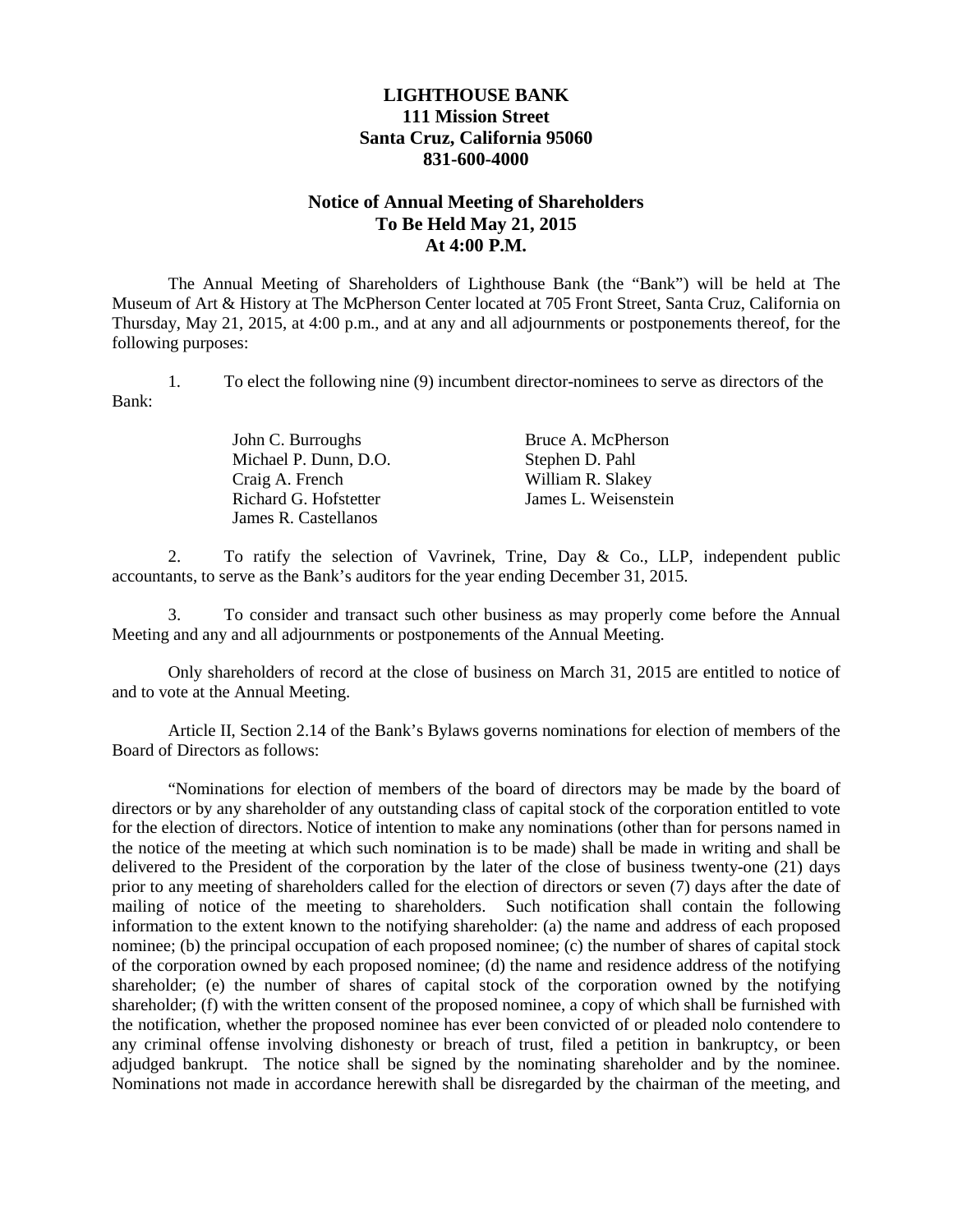upon his instructions, the inspectors of election shall disregard all votes cast for each such nominee. The restrictions set forth in this paragraph shall not apply to nomination of a person to replace a proposed nominee who has died or otherwise become incapacitated to serve as a director between the last day for giving notice hereunder and the date of election of directors if the procedure called for in this paragraph was followed with respect to the nomination of the proposed nominee."

Copies of Lighthouse Bank's Annual Disclosure Statement, the first copy of which will be provided free of charge, are available by contacting: Lighthouse Bank, 111 Mission Street, Santa Cruz, CA 95060, (831) 600-4009.

YOU ARE REQUESTED TO DATE, SIGN AND RETURN THE ENCLOSED PROXY WITHOUT DELAY WHETHER OR NOT YOU PLAN TO ATTEND THE ANNUAL MEETING. YOU MAY REVOKE YOUR PROXY AT ANY TIME PRIOR TO ITS BEING VOTED, EITHER BY ATTENDING THE ANNUAL MEETING AND ELECTING TO VOTE IN PERSON, OR BY FILING WITH THE SECRETARY OF THE BANK, PRIOR TO THE ANNUAL MEETING, A WRITTEN NOTICE OF REVOCATION OR A DULY EXECUTED PROXY BEARING A LATER DATE.

PLEASE INDICATE ON THE PROXY WHETHER OR NOT YOU EXPECT TO ATTEND THE ANNUAL MEETING SO THAT WE MAY ARRANGE FOR ADEQUATE ACCOMMODATIONS.

BY ORDER OF THE BOARD OF DIRECTORS

Stephen D. Pahl Secretary

April 14, 2015 Santa Cruz, California

# **WHETHER OR NOT YOU PLAN TO ATTEND THE ANNUAL MEETING, PLEASE DATE, SIGN AND RETURN THE ENCLOSED PROXY AS PROMPTLY AS POSSIBLE IN THE ENCLOSED POSTAGE-PAID ENVELOPE.**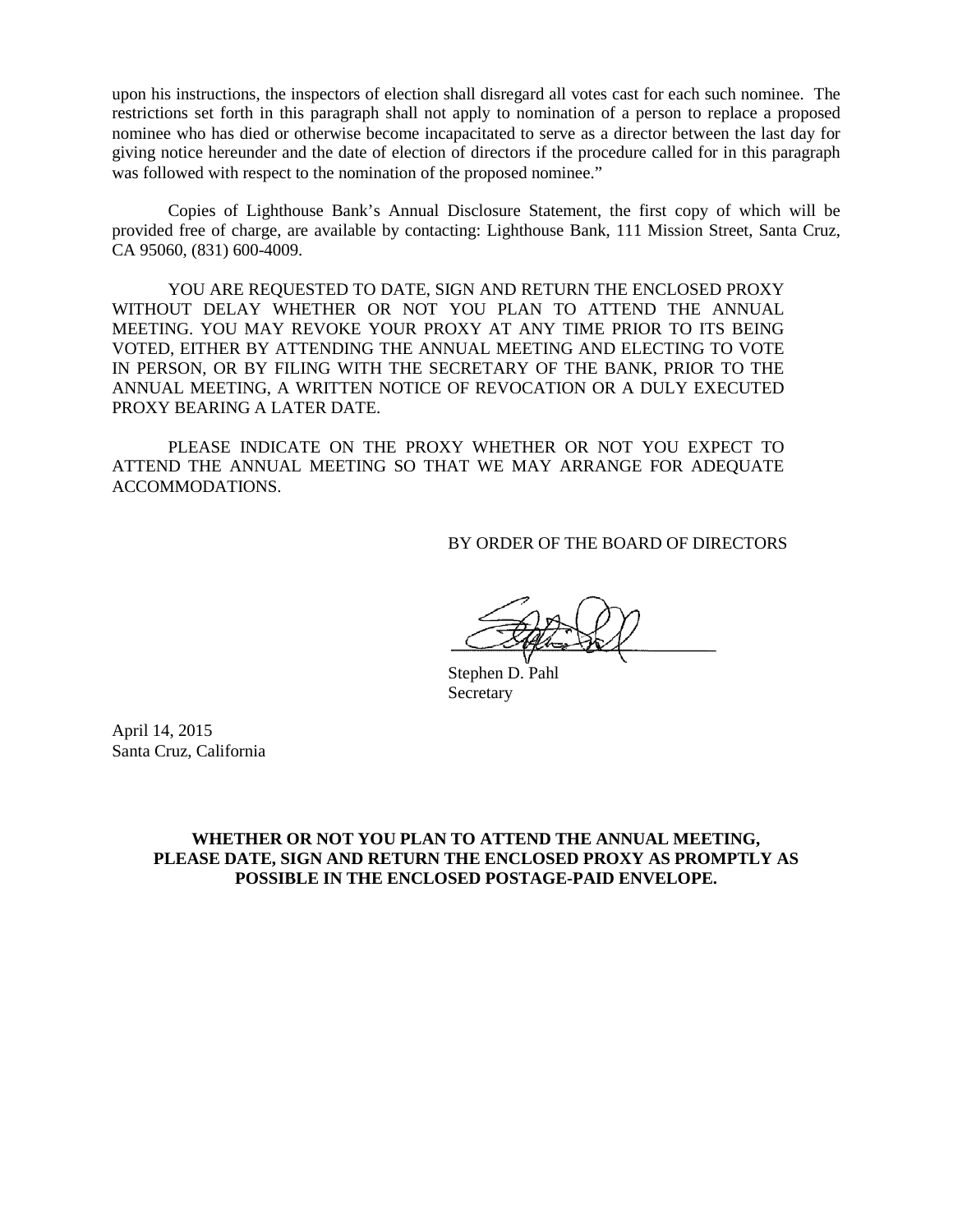# **PROXY STATEMENT FOR THE ANNUAL MEETING OF SHAREHOLDERS OF LIGHTHOUSE BANK**

# **MAY 21, 2015**

## **INTRODUCTION**

This Proxy Statement is being furnished to the shareholders of Lighthouse Bank (the "Bank") in connection with the solicitation of proxies by the Board of Directors of the Bank for use at the Annual Meeting of Shareholders to be held at The Museum of Art & History at The McPherson Center located at 705 Front Street, Santa Cruz, California on Thursday, May 21, 2015, at 4:00 p.m., and at any and all adjournments or postponements thereof (the "Annual Meeting"), for the following purposes:

1. To elect the following nine (9) incumbent director-nominees to serve as directors of the Bank:

> John C. Burroughs Bruce A. McPherson Michael P. Dunn, D.O. Stephen D. Pahl Craig A. French Richard G. Hofstetter James R. Castellanos

William R. Slakey James L. Weisenstein

2. To ratify the selection of Vavrinek, Trine, Day & Co., LLP, independent public accountants, to serve as the Bank's auditors for the year ending December 31, 2015.

3. To consider and transact such other business as may properly come before the Annual Meeting and any and all adjournments or postponements of the Annual Meeting.

This Proxy Statement and the accompanying Notice of Annual Meeting and form of Proxy are being mailed to shareholders on or about April 14, 2015.

# **Revocability of Proxies**

Any shareholder who returns the form of Proxy accompanying this Proxy Statement has the power to revoke that Proxy prior to its exercise. The Proxy may be revoked prior to the Annual Meeting by delivering to the Secretary of the Bank either a written instrument revoking the Proxy or a duly executed proxy bearing a later date. The Proxy may also be revoked by the shareholder by attending and voting at the Annual Meeting. The Proxy will be voted as directed by the shareholder and if no directions are given on the Proxy, it will be voted "FOR" the nominees of the Board of Directors as described in this Proxy Statement, "FOR" the ratification of the selection of Vavrinek, Trine, Day & Co., LLP as independent public accountants for the year ending December 31, 2015, and, at the proxy holders' discretion, on such other matters, if any, which may come before the Annual Meeting and any and all adjournments or postponements of the Annual Meeting.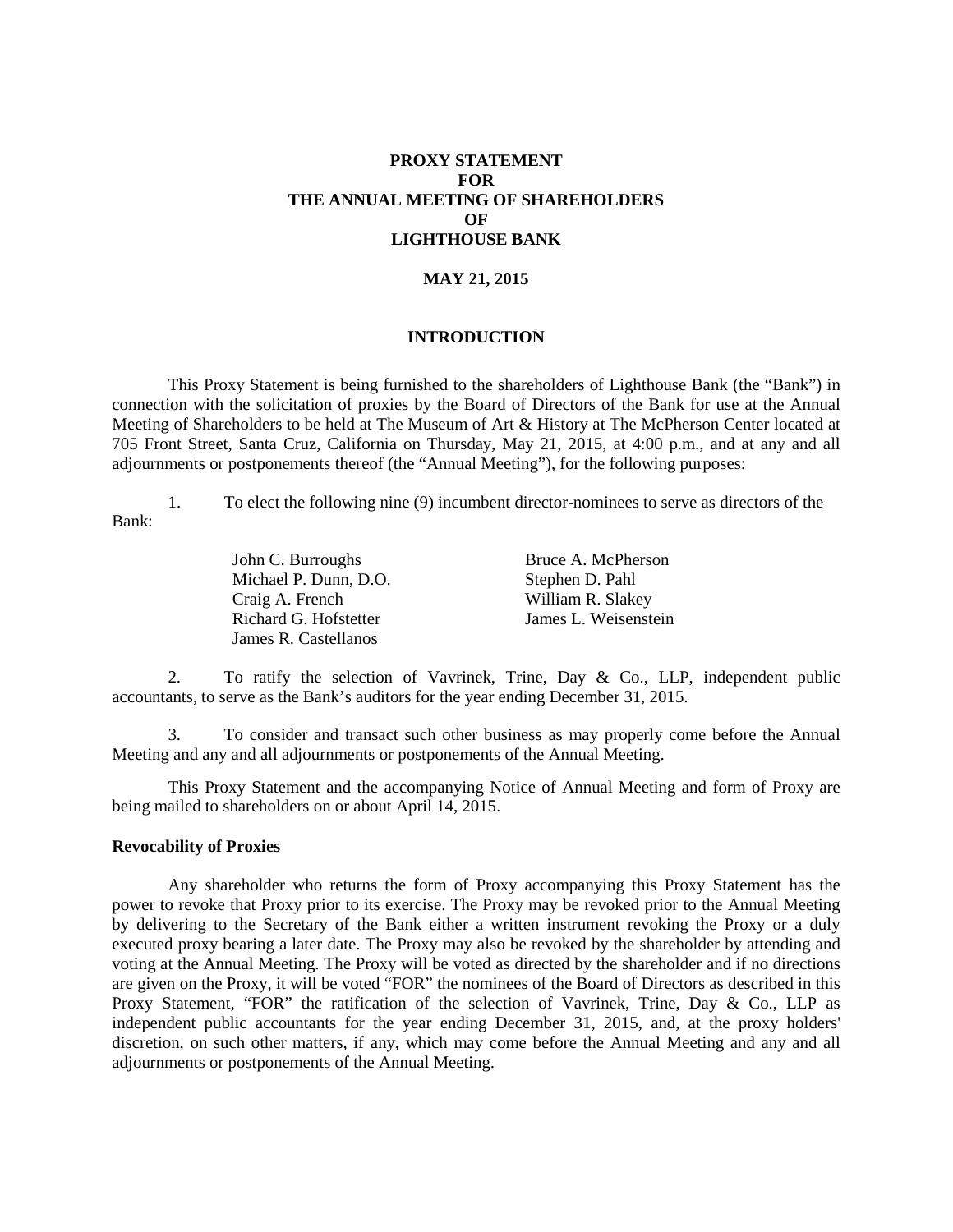The proxy also confers discretionary authority to vote the shares represented thereby on any matter that was not known at the time this Proxy Statement was mailed which may properly be presented for action at the Annual Meeting and may include: action with respect to procedural matters pertaining to the conduct of the Annual Meeting; and election of any person to any office for which a bona fide nominee is named herein if such nominee is unable to serve or for good cause will not serve.

## **Solicitation of Proxies**

The solicitation of proxies is being made by the Board of Directors of the Bank. The expense of preparing, assembling, printing, and mailing this Proxy Statement and the materials used in the solicitation of proxies for the Annual Meeting will be borne by the Bank. It is contemplated that proxies will be solicited principally through the use of the mail, but officers, directors, and employees of the Bank may solicit proxies personally or by telephone, without receiving special compensation therefore. The Bank will reimburse banks, brokerage houses and other custodians, nominees and fiduciaries for their reasonable expenses in forwarding the Proxy Statement to shareholders whose stock in the Bank is held of record by such entities. In addition, the Bank may use the services of individuals or companies it does not regularly employ in connection with this solicitation of proxies, if the Board of Directors and management determine it to be advisable.

## **Voting Securities; Record Date; Cumulative Voting**

There were issued and outstanding 2,221,132 shares of the Bank's common stock on March 31, 2015 (the "Record Date"), which has been fixed as the Record Date for the purpose of determining shareholders entitled to notice of, and to vote at, the Annual Meeting. On any matter submitted to the vote of the shareholders, each holder of Bank common stock will be entitled to one vote, in person or by proxy, for each share of common stock he or she held of record on the books of the Bank as of the Record Date, except in connection with the election of directors as described below. Votes cast at the Annual Meeting will be counted by an inspector of election appointed by the Bank. Approval of any proposal (other than the election of directors) requires the affirmative vote of a majority of the shares represented and voting at the Annual Meeting which also constitutes a majority of the required quorum (unless a greater number is required as described in a proposal). In the election of directors, the nine (9) nominees receiving the highest number of affirmative votes will be elected. Shares represented by proxies that reflect abstentions or "broker non-votes" will be treated by the inspector of election as shares present and entitled to vote for purposes of determining the presence of a quorum; however, broker non-votes will not be treated as shares voted on any proposal and therefore will have no effect upon the outcome of any proposal. Abstentions will not be treated as affirmative votes on any proposal at the Annual Meeting and will have the same effect as a vote "against" a proposal (other than the election of directors proposal) if the affirmative votes in favor of a proposal are less than a majority of the required quorum. "Broker nonvotes" means shares held by brokers or nominees as to which instructions have not been received from the beneficial owners or persons entitled to vote and the broker or nominee does not have discretionary voting power under applicable rules of the stock exchange or other self-regulatory organization of which the broker or nominee is a member.

In connection with the election of directors, shares may be voted cumulatively if a shareholder present at the Annual Meeting gives notice to the Chairman at the Annual Meeting, prior to the voting for election of directors, of his or her intention to vote cumulatively. If any shareholder of the Bank gives such notice, then all shareholders eligible to vote will be entitled to cumulate their shares in voting for the election of directors. In such event, the proxy holders will have discretionary authority to cumulate votes represented by proxies delivered pursuant to this Proxy Statement, in accordance with the recommendations of the Board of Directors. Cumulative voting allows a shareholder to cast a number of votes equal to the shares held in his or her name as of the Record Date multiplied by the number of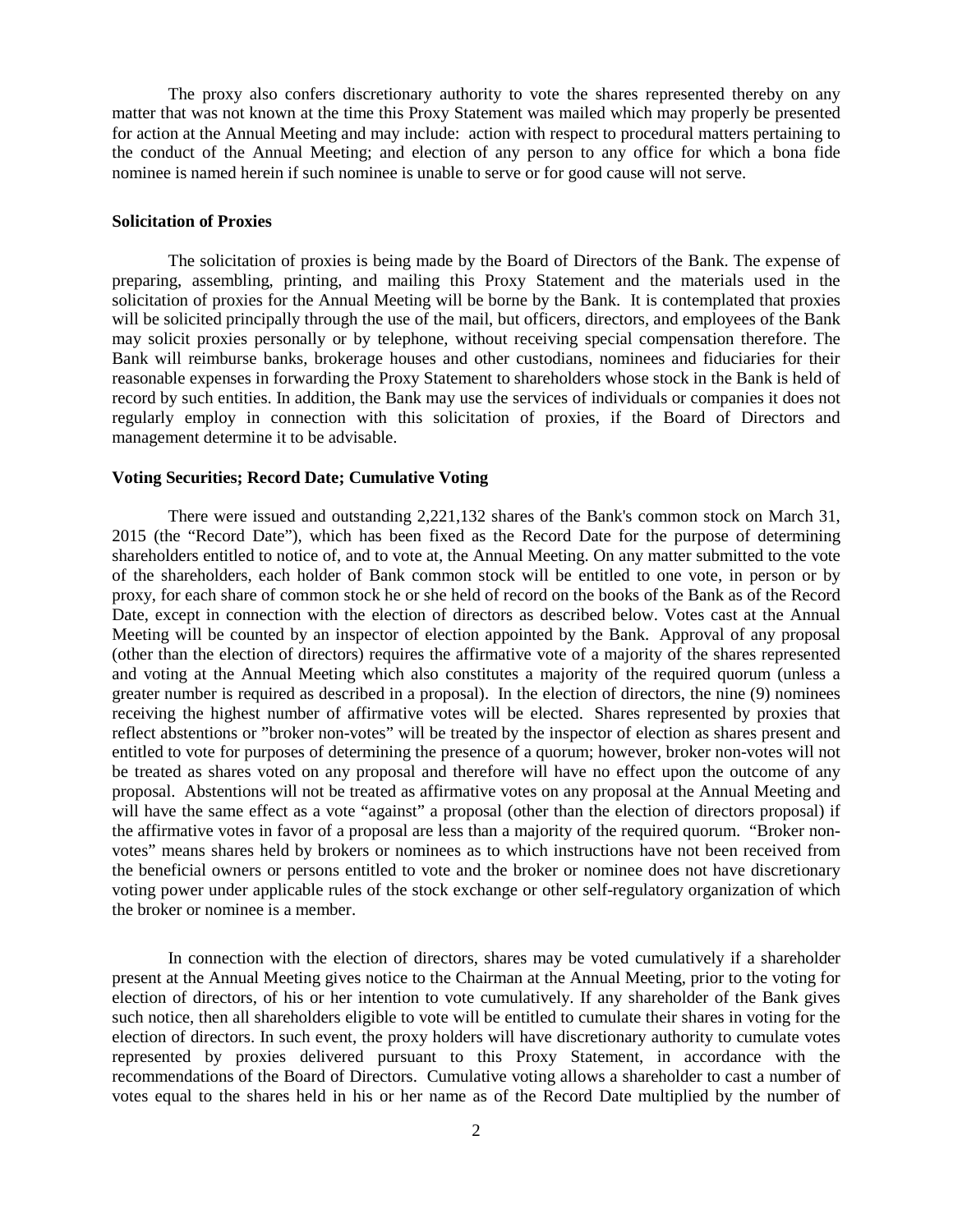directors to be elected. These votes may be cast for any one nominee, or may be distributed among as many nominees as the shareholder sees fit.

#### **PROPOSAL NO. 1**

#### **ELECTION OF DIRECTORS**

The Bank's Bylaws provide that the number of directors of the Bank shall not be less than seven (7) nor more than thirteen (13) until changed by an amendment to the Bylaws adopted by the Bank's shareholders. The Bylaws further provide that the exact number of directors in the foregoing authorized range may be set by resolution of the Board of Directors or shareholders. The Board of Directors has set the exact number of directors at nine (9).

The persons named below, all of whom are incumbent directors, are nominated for election as directors at the Annual Meeting to serve until the 2016 Annual Meeting of Shareholders and until their successors are elected and qualified, except for Richard G. Hofstetter who is scheduled to retire as a director and as the Chief Executive Officer of the Bank effective February 3, 2016. It is currently anticipated that the successor to be named as the Chief Executive Officer of the Bank will also be appointed as a director effective as of the date of Mr. Hofstetter's retirement to serve until the 2016 Annual Meeting of Shareholders and until successors are elected and qualified. Unless otherwise directed, votes will be cast by the proxy holders in such a way to effect, if possible, the election of the nine (9) incumbent director-nominees named below including, in the event of cumulative voting, the authority of the proxy holders to cumulate votes represented by the shares covered by proxies in the election of directors. The nine (9) nominees for director receiving the most votes will be elected as directors. In the event that any of the nominees should be unable to serve as a director, it is intended that the proxies received will be voted by the proxy holders for the election of such substitute nominee, if any, as shall be designated by the Board of Directors. Except as described above, the Board of Directors has no reason to believe that any of the nominees named below will be unable to serve if elected.

The table below sets forth the names of and certain information, as of March 31, 2015, concerning the persons nominated by the Board of Directors for election as directors of the Bank. The Board of Directors considered such information including the business experience of each nominee in connection with its evaluation of the qualifications, attributes and skills that led the Board of Directors to nominate these individuals to serve as directors of the Bank. The Board of Directors also believes that the nominees have a reputation for honesty, integrity and adherence to high ethical standards, in addition to being prepared to make the significant commitment of time and energy to serve on our Board of Directors and its committees and possessing the willingness to engage management and each other in a positive and collaborative fashion.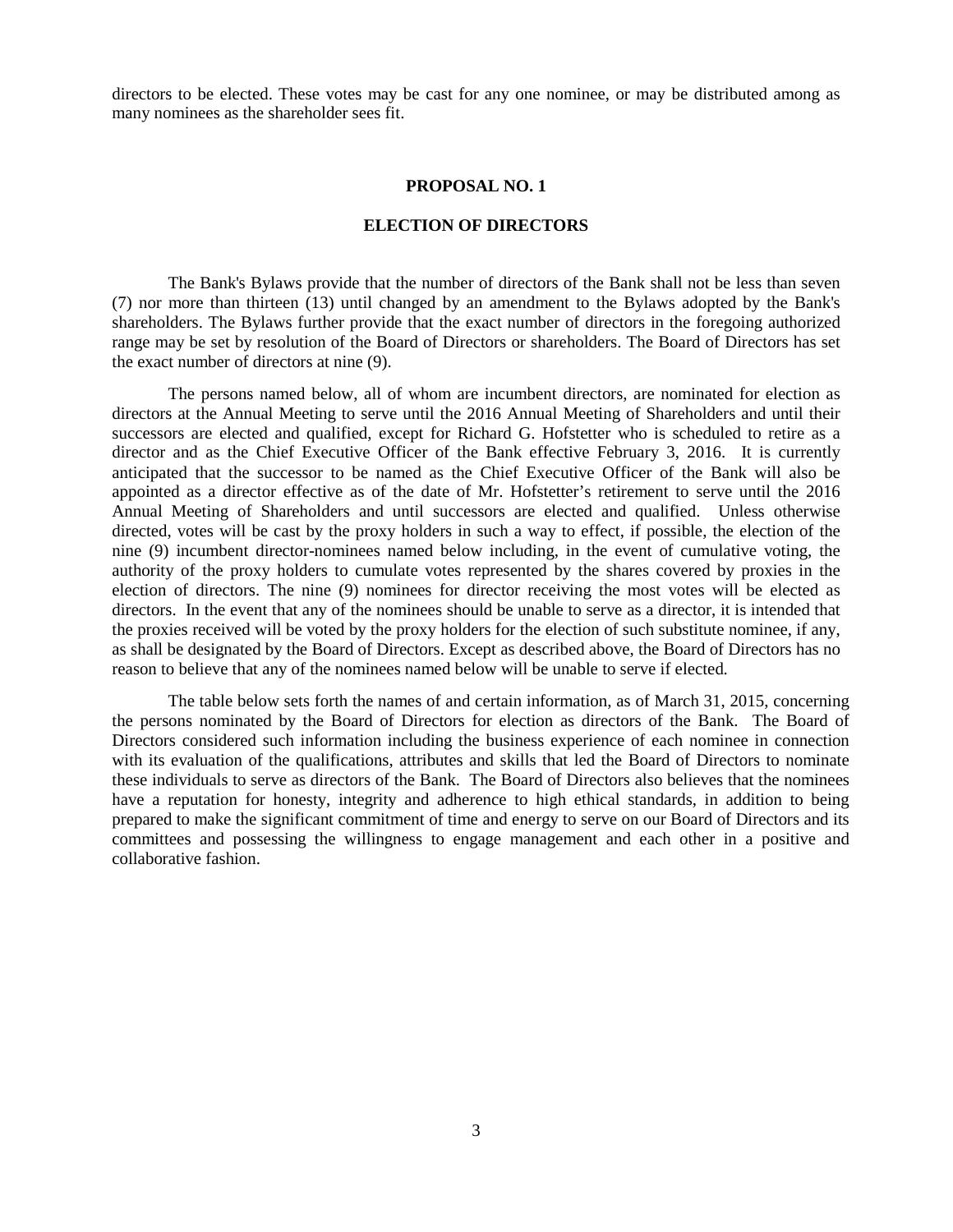# **THE BOARD OF DIRECTORS UNANIMOUSLY RECOMMENDS A VOTE "FOR" THE ELECTION OF THE NOMINEES NAMED IN THE FOLLOWING TABLE AS DIRECTORS OF THE BANK.**

# **Board of Directors Nominees:**

| Director                                                                   |     |       |                                                                                                                                                                                                                                                                                                                                                                          |  |  |
|----------------------------------------------------------------------------|-----|-------|--------------------------------------------------------------------------------------------------------------------------------------------------------------------------------------------------------------------------------------------------------------------------------------------------------------------------------------------------------------------------|--|--|
| Name and Position                                                          | Age | Since | Principal Occupation and Business Experience During Past Five Years                                                                                                                                                                                                                                                                                                      |  |  |
| John C. Burroughs,<br>Chairman of the<br>Board                             | 70  | 2007  | Mr. Burroughs is the owner of Burroughs Financial Services, a<br>registered investment advisor, located in Santa Cruz.<br>He is also<br>Chairman of Foothill Securities, Inc. a broker/dealer and member of<br>FINRA and SIPC, located in Mountain View, California.<br>Mr.<br>Burroughs served on the Board of Directors of Coast Commercial Bank<br>from 1982 to 2000. |  |  |
| James R. Castellanos                                                       | 62  | 2014  | Mr. Castellanos was appointed to the Board of Directors of Lighthouse<br>Bank in July of 2014. Since 1981, he has been President of Casco<br>Property Management, LLC, a real estate management firm specializing<br>in residential properties in San Jose and Santa Cruz.                                                                                               |  |  |
| Michael P. Dunn, D.O.<br>Director                                          | 53  | 2007  | Since 2010, Dr. Dunn has been a partner in the Watsonville Emergency<br>Medical Group and has served on the medical staff at both Dominican<br>Hospital in Santa Cruz, since 1998, and at Watsonville Community<br>Hospital since 2010. From 1998 to 2009, he was a physician and<br>member of the Board of Directors of the Santa Cruz Emergency<br>Physicians.         |  |  |
| Craig A. French,<br>Director                                               | 65  | 2007  | Since 2012, Mr. French has been the President of French Resources<br>Group, Inc., a real estate investment and development company in Santa<br>Cruz. From 2001 to 2012, he was the Managing Director and Chief<br>Operating Officer of Redtree Properties, a real estate investment and<br>development company in Santa Cruz.                                            |  |  |
| Richard G. Hofstetter,<br>Director, President &<br>Chief Executive Office: | 60  | 2007  | Mr. Hofstetter joined the Bank on August 1, 2007 as a Director and as<br>President and Chief Executive Officer. Prior to joining the Bank, Mr.<br>Hofstetter worked at Coast Commercial Bank from 1983 to 2000 and<br>returned to Coast Commercial Bank from 2003 to 2005 serving as<br>President and CEO. He has 35 years of experience in the banking<br>industry.     |  |  |
| Bruce A. McPherson,<br>Director                                            | 71  |       | 2007 In 2012, Mr. McPherson was elected to the Santa Cruz County Board of<br>Supervisors, representing the Fifth District. He previously served as the<br>California Secretary of State from 2005 through 2006 and served as a<br>California State Senator for the 15 <sup>th</sup> district from 1996 to 2004.                                                          |  |  |
| Stephen D. Pahl,<br>Director                                               | 58  | 2007  | Since 2007, Mr. Pahl has been Senior Partner and Chairman of Pahl &<br>McCay, a professional law corporation, in San Jose, California. From<br>1989 to 2007, he was President & CEO with Pahl & Gosselin, a<br>professional law corporation, in San Jose and San Francisco.                                                                                              |  |  |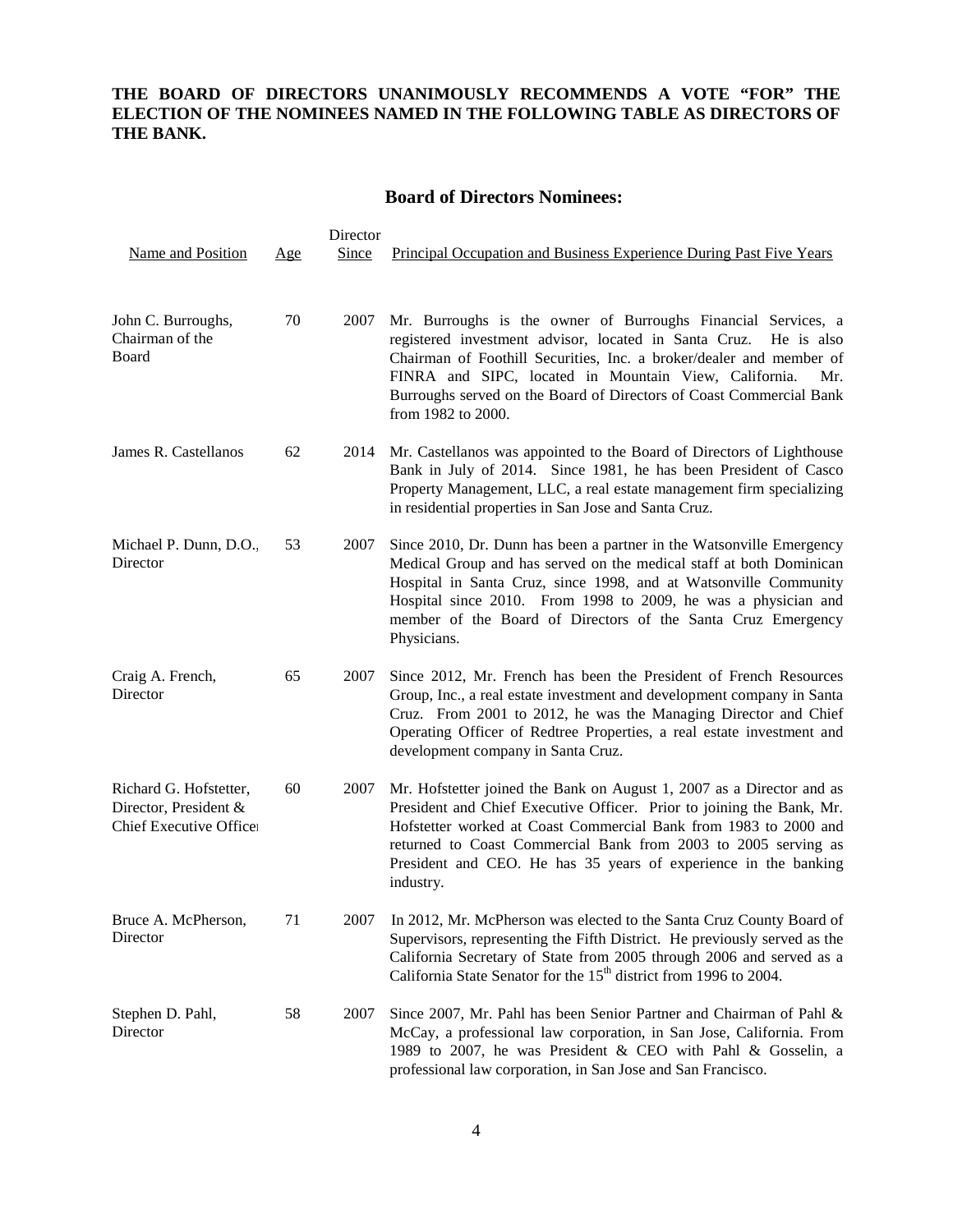|                                   |     | Director |                                                                                                                                                                                                                                                                                                                                                                                                                                             |
|-----------------------------------|-----|----------|---------------------------------------------------------------------------------------------------------------------------------------------------------------------------------------------------------------------------------------------------------------------------------------------------------------------------------------------------------------------------------------------------------------------------------------------|
| Name and Position                 | Age | Since    | <b>Principal Occupation and Business Experience During Past Five Years</b>                                                                                                                                                                                                                                                                                                                                                                  |
| William R. Slakey,<br>Director    | 56  | 2007     | Since November 2011, Mr. Slakey has been the Chief Financial Officer<br>of Echelon Corporation, San Jose, California, a developer of an open<br>standard, multi-application energy control networking platform for<br>smart grids, smart cities and smart building applications. From 2008 to<br>2011, Mr. Slakey was the CFO of LiveOps, Inc., a provider of on-<br>demand call center technology, in Santa Clara, California.             |
| James L. Weisenstein,<br>Director | 59  | 2007     | Mr. Weisenstein is the CEO of Day One Solar, Inc., a provider of solar<br>electric commercial and residential installations, in Santa Cruz<br>California. He also served on the board of directors of NextSpace, Inc.,<br>in Santa Cruz, from 2007-2011. From 2002 to 2013, Mr. Weisenstein<br>was the President of Graystone Consulting, Inc., a provider of business<br>consulting and executive coaching services, in Scotts Valley, CA. |

None of the directors were selected pursuant to any arrangement or understanding other than with the directors and officers of the Bank acting within their capacities as such. There are no family relationships between any two or more of the directors, officers or persons nominated or chosen by the Board of Directors to become a director or officer.

No director or officer of the Bank currently serves, or within the last five years has served, as a director of any public company, including any company which has a class of securities registered under, or which is subject to the periodic reporting requirements of, the Securities Exchange Act of 1934, or of any company registered as an investment company under the Investment Company Act of 1940, except Mr. Burroughs who is the Chairman of Foothill Securities, Inc., a broker-dealer and member of FINRA and SIPC, located in Mountain View, California. None of the nominees were subject to any legal, judicial or administrative proceedings involving or based on violations of federal or state securities, commodities, banking or insurance laws and regulations or settlements thereof, involvement in mail or wire fraud or fraud in connection with any business entity, any disciplinary sanctions or orders imposed by a stock, commodities or derivatives exchange or other self-regulatory organization, convictions in a criminal proceeding (excluding traffic violations and minor offenses) or had a petition under bankruptcy laws filed against themselves or an affiliate, in each case within the last ten years.

#### **SECURITY OWNERSHIP OF CERTAIN BENEFICIAL OWNERS AND MANAGEMENT**

Management of the Bank knows of no person who owns, beneficially or of record, either individually or together with associates, five (5) percent or more of the outstanding shares of Bank common stock, except as set forth in the table below. The following table sets forth, as of March 31, 2015, the number and percentage of shares of Bank common stock beneficially owned, directly or indirectly, by each of the Bank's directors, principal shareholders, the executive officers<sup>(1)</sup> named in the Summary Compensation Table, and all of the individuals named in the table as a group. Beneficial ownership generally includes shares over which a person named below has sole or shared voting or investment power and shares which such person has the right to acquire within 60 days of March 31, 2015. Unless otherwise indicated, the persons listed below have sole voting and investment powers respecting the shares beneficially owned.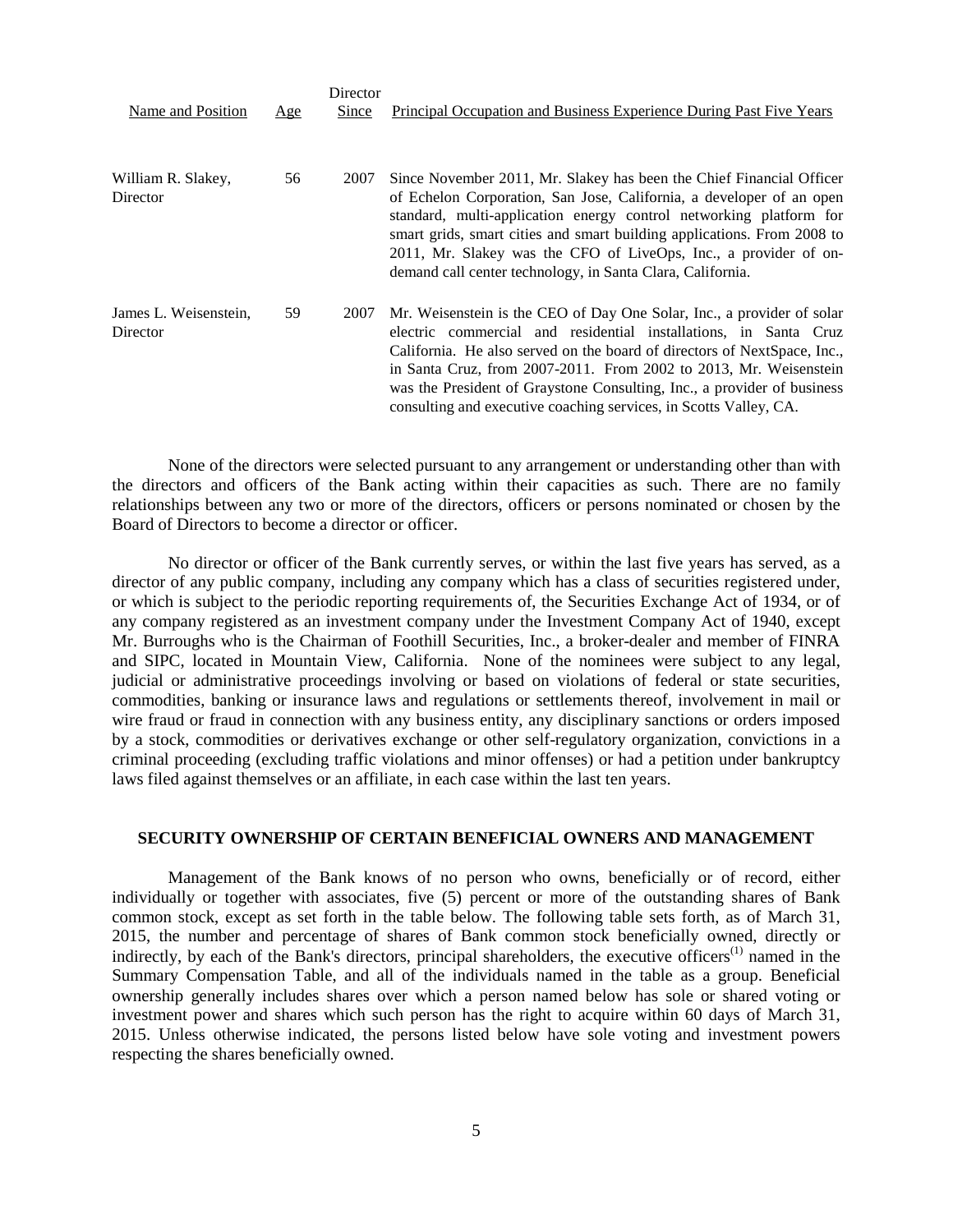|                                               | Name and Address of<br>Beneficial Owner <sup>(2)</sup><br>Title of Class |                       | Amount and Nature of<br>Beneficial Ownership <sup>(3)</sup> | Percent<br>of Class |
|-----------------------------------------------|--------------------------------------------------------------------------|-----------------------|-------------------------------------------------------------|---------------------|
|                                               | Common Stock, No Par Value                                               | John C. Burroughs     | $126, 143^{(4)}$                                            | 5.56%               |
|                                               | Common Stock, No Par Value                                               | James R. Castellanos  | $0^{(5)}$                                                   | 0.00%               |
|                                               | Common Stock, No Par Value                                               | Michael P. Dunn, D.O. | $40,425^{(6)}$                                              | 1.81%               |
|                                               | Common Stock, No Par Value                                               | Craig A. French       | $28,679^{(7)}$                                              | 1.28%               |
|                                               | Common Stock, No Par Value                                               | Richard G. Hofstetter | 57,509 (8)                                                  | 2.58%               |
|                                               | Common Stock, No Par Value                                               | Lane S. Lawson, Jr.   | $53,130^{(9)}$                                              | 2.34%               |
|                                               | Common Stock, No Par Value                                               | Bruce A. McPherson    | $40,425^{(10)}$                                             | 1.81%               |
|                                               | Common Stock, No Par Value                                               | Stephen D. Pahl       | $91,768$ <sup>(11)</sup>                                    | 4.10%               |
|                                               | Common Stock, No Par Value                                               | Kimberly M. Raynal    | $20,658$ <sup>(12)</sup>                                    | 0.92%               |
|                                               | Common Stock, No Par Value                                               | William R. Slakey     | $46,200^{(13)}$                                             | 2.06%               |
|                                               | Common Stock, No Par Value                                               | Donald H. Soman       | $57,750^{(14)}$                                             | 2.57%               |
|                                               | Common Stock, No Par Value                                               | James L. Weisenstein  | $58,674$ <sup>(15)</sup>                                    | 2.63%               |
| All named individuals as a group (12 persons) |                                                                          |                       | $621,360$ <sup>(16)</sup>                                   | 25.38%              |
|                                               |                                                                          |                       |                                                             |                     |

- (1) As used in this Proxy Statement, the term "executive officer" of the Bank includes the President and Chief Executive Officer, Executive Vice President and Chief Financial Officer, Executive Vice President and Chief Credit Officer, and Executive Vice President and Chief Operating Officer, of the Bank.
- (2) The address for beneficial owners is c/o Lighthouse Bank, 111 Mission Street, Santa Cruz, California 95060.
- (3) Includes shares beneficially owned (including options exercisable within 60 days of the Record Date), directly and indirectly, together with associates. A beneficial owner of a security includes any person who, directly or indirectly, through any contract, arrangement, understanding, relationship, or otherwise has or shares: (a) voting power, which includes the power to vote, or to direct the voting of such security; and/or (b) investment power, which includes the power to dispose, or to direct the disposition, of such security, which may include shares held as trustee of a trust or as custodian for minor children. Unless otherwise noted, all shares are held as community property under California law or with sole investment and voting power.
- (4) Includes 79,943 shares in which Mr. Burroughs has shared voting and investment powers. Includes 46,200 shares subject to stock options exercisable within 60 days of the Record Date.
- (5) Mr. Castellanos has no shares subject to stock options exercisable within 60 days of the Record Date.
- (6) Includes 28,875 shares in which Dr. Dunn has shared voting and investment powers. Includes 11,550 shares subject to stock options exercisable within 60 days of the Record Date.
- (7) Includes 17,129 shares in which Mr. French has shared voting and investment powers. Includes 11,550 shares subject to stock options exercisable within 60 days of the Record Date.
- (8) Mr. Hofstetter has sole voting and investment powers as to 45,959 shares. Includes 11,550 shares subject to stock options exercisable within 60 days of the Record Date.
- (9) Includes 6,930 shares in which Mr. Lawson has shared voting and investment powers. Includes 46,200 shares subject to stock options exercisable within 60 days of the Record Date.
- (10) Includes 28,875 shares in which Mr. McPherson has shared voting and investment powers. Includes 11,550 shares subject to stock options exercisable within 60 days of the Record Date.
- (11) Includes 74,443 shares in which Mr. Pahl has shared voting and investment powers. Includes 17,325 shares subject to stock options exercisable within 60 days of the Record Date.
- (12) All shares are subject to stock options exercisable within 60 days of the Record Date.
- (13) Includes 28,875 shares in which Mr. Slakey has shared voting and investment powers. Includes 17,325 shares subject to stock options exercisable within 60 days of the Record Date.
- (14) Mr. Soman has sole voting and investment powers as to 35,805 shares. Includes 21,945 shares subject to stock options exercisable within 60 days of the Record Date.
- (15) Includes 47,124 shares in which Mr. Weisenstein has shared voting and investment powers. Includes 11,550 shares subject to stock options exercisable within 60 days of the Record Date.
- (16) Includes 227,403 shares subject to stock options exercisable within 60 days of the Record Date.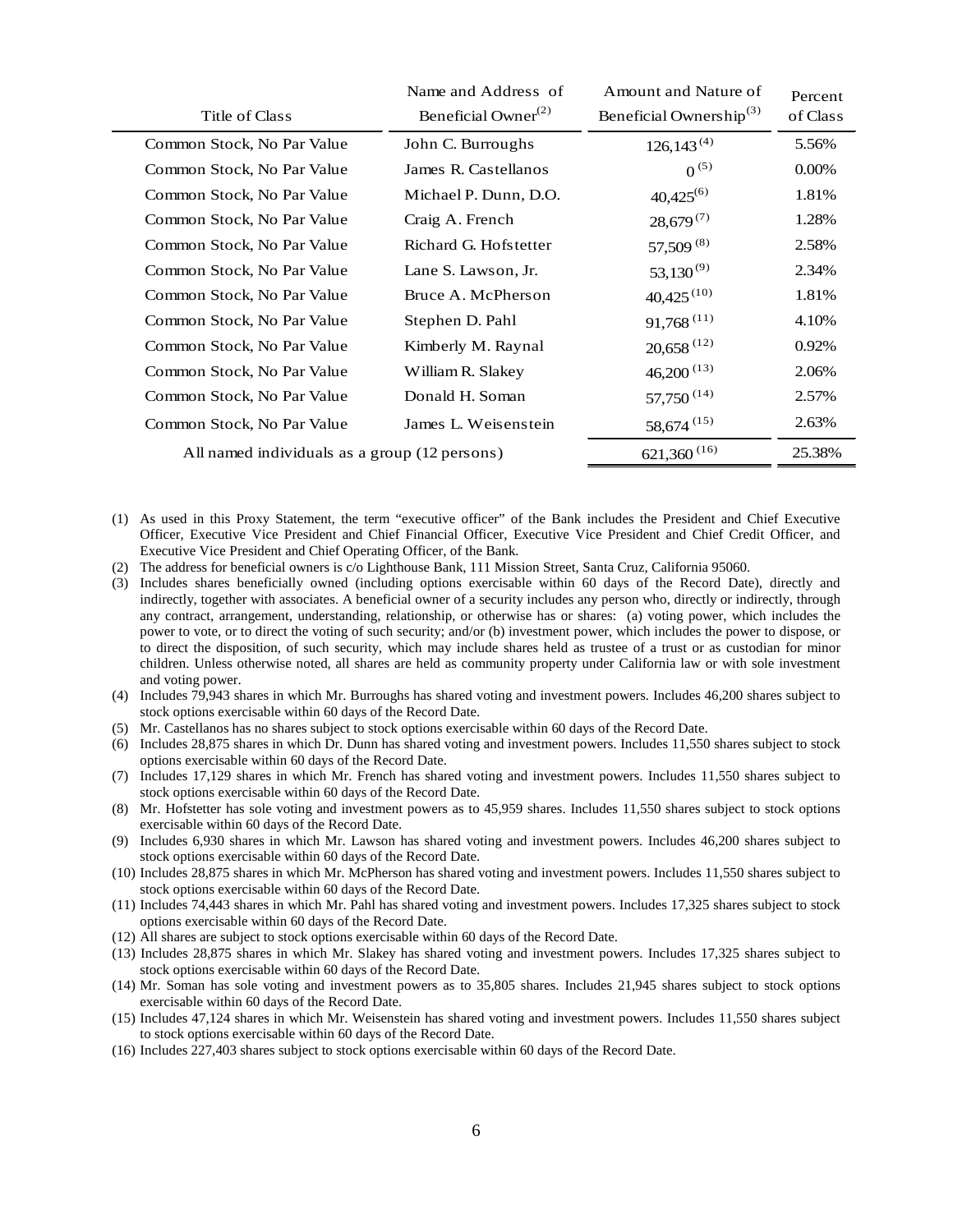## **EXECUTIVE OFFICERS**

The following table sets forth the names of and certain information, as of March 31, 2015, concerning the Bank's executive officers.

|                                                                                    |     | Officer |                                                                                                                                                                                          |
|------------------------------------------------------------------------------------|-----|---------|------------------------------------------------------------------------------------------------------------------------------------------------------------------------------------------|
| Name and Position                                                                  | Age | Since   | Principal Occupation and Business Experience During Past Five Years                                                                                                                      |
| Richard G. Hofstetter,<br>President and Chief<br><b>Executive Officer</b>          | 60  | 2007    | Since August 1, 2007, Mr. Hofstetter has served as Director and as<br>President and Chief Executive Officer. Mr. Hofstetter has 35 years of<br>banking experience.                       |
| Lane S. Lawson, Jr.,<br>Executive Vice President<br>and Chief Credit Officer       | 67  | 2007    | Since October 1, 2007, Mr. Lawson has served as Executive Vice President<br>and Chief Credit Officer. Mr. Lawson has 44 years of banking experience.                                     |
| Donald H. Soman,<br><b>Executive Vice President</b><br>and Chief Financial Officer | 64  | 2007    | Since September 1, 2007, Mr. Soman has served as Executive Vice President<br>and Chief Financial Officer. Mr. Soman has 35 years of banking experience.                                  |
| Kimberly M. Raynal,<br>Executive Vice President<br>and Chief Operating Officer     | 47  | 2007    | Since September 16, 2013, Mrs. Raynal has served as Executive Vice<br>President. Mrs. Raynal has served as Chief Operating Officer since 2007<br>and has 31 years of banking experience. |

## **EXECUTIVE COMPENSATION**

#### **Compensation Discussion and Analysis**

The Compensation Committee establishes general compensation policies as well as the actual salary of the Bank's executive officers. The Committee is composed of independent directors. Executive compensation is reviewed annually. Compensation for newly hired executive officers may be established by the Committee at a special meeting. In addition, the Committee oversees the benefit plans that cover all employees of the Bank.

The Bank's compensation policy is designed to attract and retain highly qualified personnel. Such compensation may include elements that reward long-term financial performance and growth of the Bank in the form of stock options under the Bank's 2007 Stock Option Plan and retirement benefits under the Bank's 401(k) Plan, in addition to short-term elements such as salary and bonus opportunity. The goal of stock option issuance as a long-term incentive is to attempt to more closely align the interests of the option recipient with the long-term interests of shareholders. The Bank's general strategy, including compensation paid to executive officers, is to pay annual compensation that is competitive with similar positions at peer group banks, with consideration given to the Bank's overall financial condition and performance relative to banks in similar positions.

Compensation for executive officers may also include termination severance benefits under executive employment agreements with the goal of retention of executive officers and continuity of management over the long-term development of the Bank. In determining compensation benefits, including compensation of executive officers, the Committee obtains salary information and surveys from industry trade associations and may consult with independent compensation and benefits experts. The Committee has not engaged any compensation and benefits consultants. The awarding of stock options is based on an officer's responsibilities and relative position in the Bank and is recommended by the Committee to the Board of Directors for approval.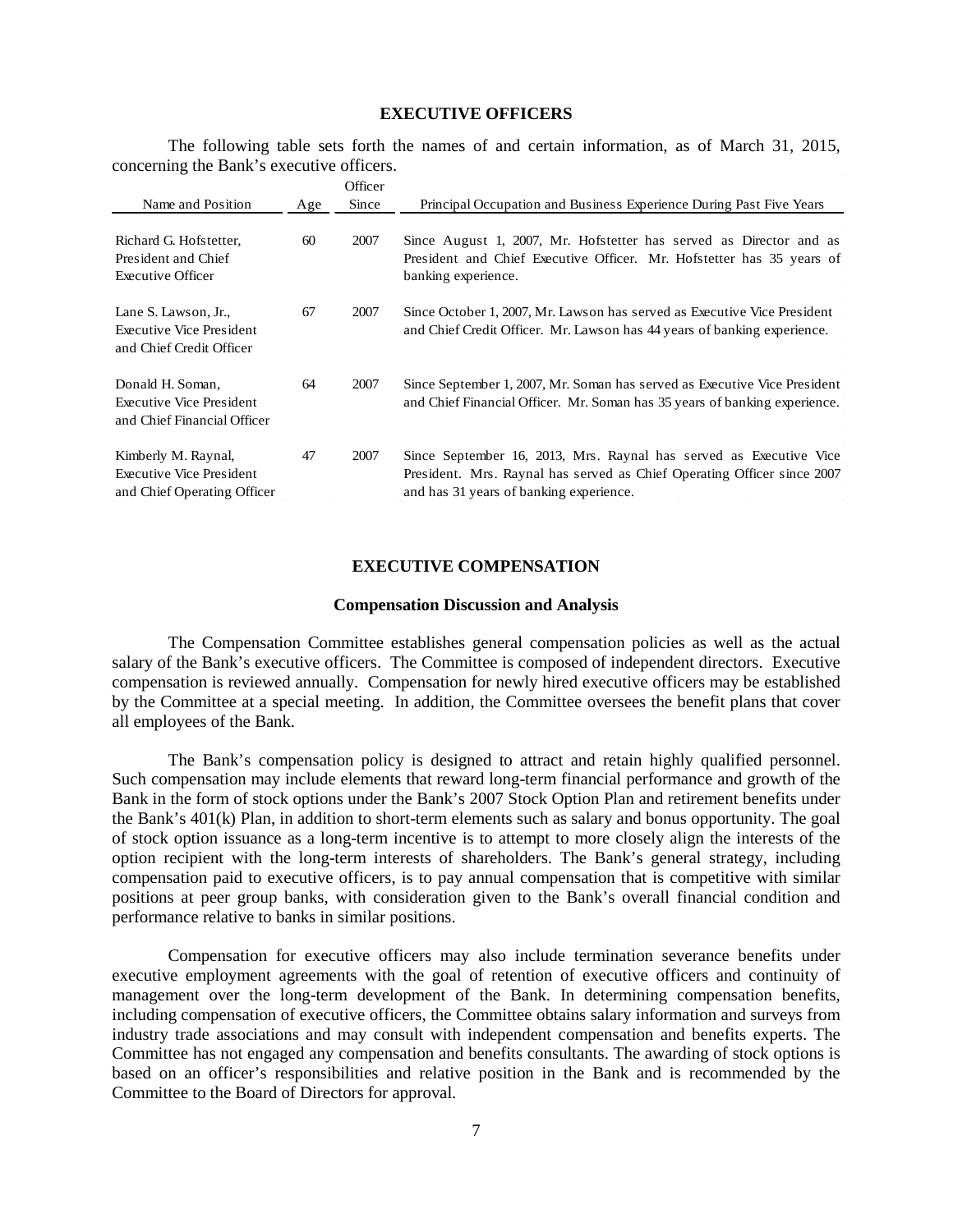The table below reflects the compensation earned and paid to the Bank's President and Chief Executive Officer and next two highest paid executive officers, Executive Vice President and Chief Credit Officer, and Executive Vice President and Chief Financial Officer, for the periods ended December 31, 2014 and 2013.

| <b>Summary Compensation Table</b>                       |      |    |                          |    |               |      |                          |                             |    |         |
|---------------------------------------------------------|------|----|--------------------------|----|---------------|------|--------------------------|-----------------------------|----|---------|
|                                                         |      |    |                          |    |               |      | Option                   | All Other                   |    |         |
| Name and Principal Position                             | Year |    | $S$ alary <sup>(1)</sup> |    | $Bonus^{(2)}$ |      | Awards <sup>(3)</sup>    | Compensation <sup>(4)</sup> |    | Total   |
| Richard G. Hofstetter,                                  | 2014 | \$ | 250,000                  | \$ | 5,000         | -S   |                          | \$<br>6,496                 | S  | 261,496 |
| President and                                           | 2013 | \$ | 209,833                  | \$ | 10,000        | -S   |                          | \$<br>16,280                | \$ | 236,113 |
| <b>Chief Executive Officer</b>                          |      |    |                          |    |               |      |                          |                             |    |         |
| Lane S. Lawson, Jr.,                                    | 2014 | \$ | 185,982                  | \$ | 12,000        | - \$ |                          | \$<br>6,650                 | S  | 204,632 |
| Executive Vice President and                            | 2013 | \$ | 180,564                  | \$ | 10,000        | -S   | -                        | \$<br>10,980                | \$ | 201,544 |
| Chief Credit Officer                                    |      |    |                          |    |               |      |                          |                             |    |         |
| Donald H. Soman,                                        | 2014 | \$ | 182,592                  | \$ | 12,000        | -S   |                          | \$<br>6,696                 | S  | 201,288 |
| Executive Vice President and<br>Chief Financial Officer | 2013 | \$ | 177,273                  | \$ | 8,500         | \$   | $\overline{\phantom{a}}$ | \$<br>17,512                | S  | 203,285 |

(1) Amounts shown for 2013 and 2014 include cash and non-cash compensation earned and received by the named executive officers, as well as amounts, if any, earned but deferred at the election of those officers under the Bank's 401(k) Plan. The Bank entered into employment agreements with Messrs. Hofstetter, Lawson and Soman, dated August 1, 2007, October 1, 2007 and September 1, 2007, respectively, which agreements were subsequently amended in 2011 and in the case of Mr. Hofstetter, further amended in 2013. These employment agreements, as amended, are discussed hereafter in this Proxy Statement under the heading "Employment Agreements."

(2) Bonus payments, if any, are paid in the discretion of the Board of Directors after evaluation of financial results of operations and individual performance during the year prior to the year in which they were received.

- (3) Awards of incentive and non-statutory stock options may be made under the Bank's 2007 Stock Option Plan. See discussion of the 2007 Plan hereafter in this Proxy Statement under the heading "2007 Stock Option Plan." No stock options were awarded to the named executive officers in 2013 or 2014. Awards of stock options to purchase 46,200 shares of the Bank's stock (originally 40,000 shares which were subsequently adjusted for the December 5, 2011 and March 8, 2013 stock dividends) were made to each of the named executive officers in 2007. See the "Outstanding Equity Awards at Fiscal Year-End Table" for additional information regarding the stock option awards to the named executive officers.
- (4) Amounts shown for Messrs. Hofstetter, Lawson, and Soman include (i) automobile allowances for combined business and personal usage of \$4,800 each for 2013 and 2014; (ii) employer matching 401(k) Plan contributions of \$1,500 each to Messrs. Hofstetter, Lawson, and Soman in 2013 and 2014; (iii) life insurance premiums of \$188, \$318 and \$365 for 2013 and \$196, \$350 and \$396 for 2014, respectively; (iv) "opt out" medical/dental coverage payments in the amount of \$3,600 in 2013 only for Mr. Lawson; and (v) health insurance premiums of \$9,792, \$762 and \$10,847 for 2013. Group health insurance premiums for Messrs. Hofstetter, Lawson and Soman are excluded in 2014 because such premiums are pursuant to a plan that does not discriminate in favor of executive officers and is generally available to all qualified employees.

### **401(k) Plan**

The Bank has a 401(k) Plan which was adopted in 2007, effective January 1, 2008. Generally, all Bank employees are eligible to participate in the 401(k) Plan beginning in January, 2008. Participating employees may defer a portion of their compensation in the 401(k) Plan and the Bank, at its option, may make matching contributions on participant deferrals. In 2013 and 2014, employer matching contributions were made to the 401(k) Plan for qualified employees including for the benefit of the named executive officers, which amounts are included in the column "All Other Compensation" in the "Summary Compensation Table," above.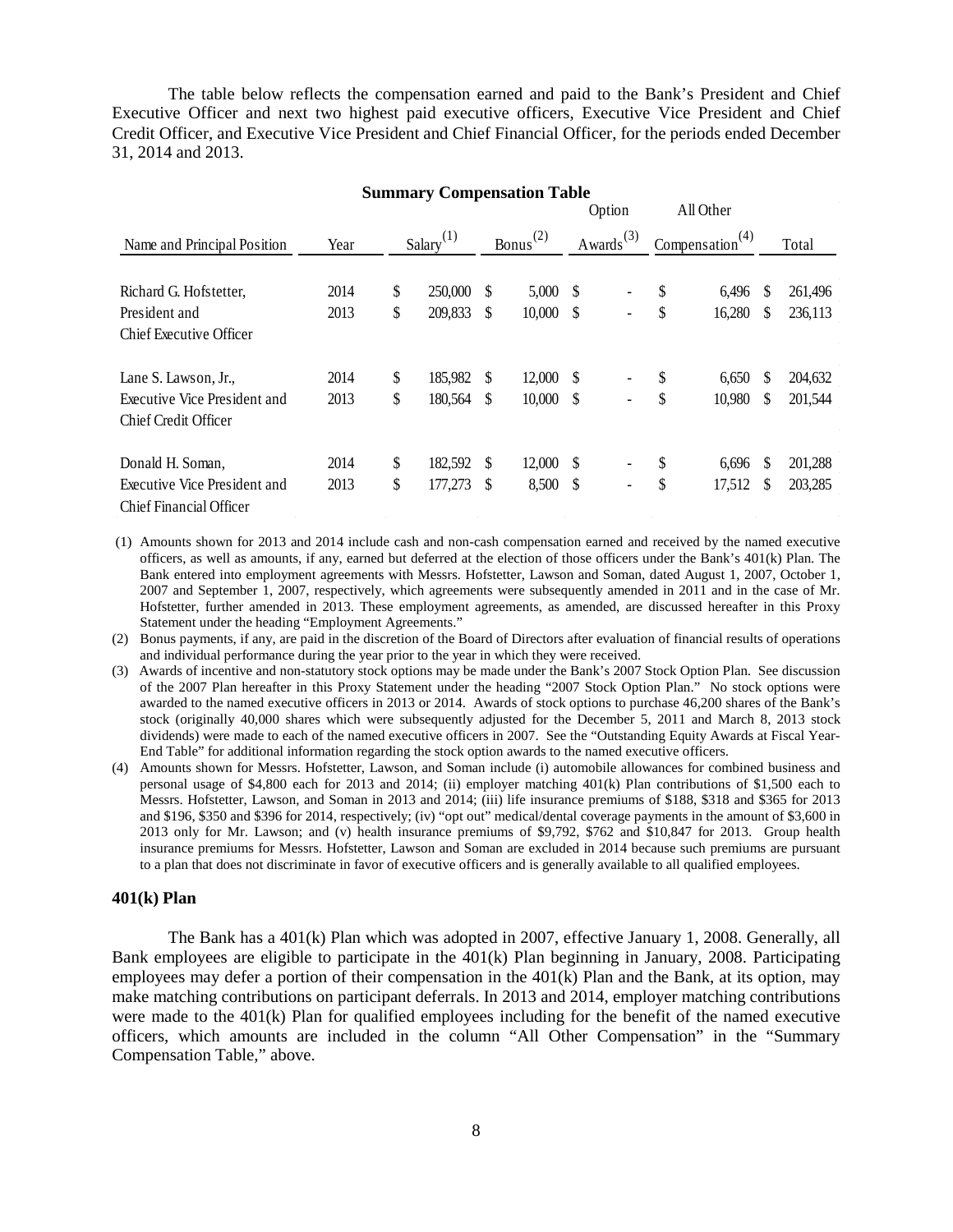#### **2007 Stock Option Plan**

The Bank has a 2007 Stock Option Plan (the "2007 Plan") which was adopted by the Board of Directors of the Bank on July 17, 2007, and approved pursuant to a written consent by shareholders on November 8, 2007. Subject to certain adjustments for changes in the Bank's capitalization, including stock splits and stock dividends, the aggregate number of shares of common stock authorized for issuance under the 2007 Plan is 642,074 (adjusted from the original 555,908 shares to reflect the 10% stock dividend of December 5, 2011 and the 5% stock dividend of March 8, 2013). Options may be awarded to non-employee directors, officers, employees and consultants of the Bank. Options awarded under the 2007 Plan are either incentive stock options or nonstatutory stock options, however, only nonstatutory stock options may be awarded to non-employee directors and consultants. Option terms cannot extend beyond ten years from the date of award. Options awarded become exercisable in accordance with a vesting schedule established at the award date. Generally, vesting occurs annually over the first three years following the grant date. Upon a change in control of the Bank or other Terminating Event as defined in the 2007 Plan, options under the 2007 Plan become fully vested and exercisable, or may be assumed or equivalent options may be substituted by a successor corporation. Options are adjusted to protect against dilution in the event of certain changes in the Bank's capitalization, including stock splits and stock dividends. All options awarded under the 2007 Plan have an exercise price equal to the fair market value per share of the common stock on the date of award.

The following table sets forth information concerning outstanding option awards to the named executive officers under the Bank's 2007 Stock Option Plan at fiscal year-end 2014.

|                       | <b>Option Awards</b>    |                                                        |                              |                               |  |  |  |  |  |
|-----------------------|-------------------------|--------------------------------------------------------|------------------------------|-------------------------------|--|--|--|--|--|
|                       |                         | Number of Securities Underlying Unexercised<br>Options |                              |                               |  |  |  |  |  |
|                       | (# )                    | (#)                                                    |                              |                               |  |  |  |  |  |
| Name                  | Exercisable             | Unexercisable                                          | <b>Option Exercise Price</b> | <b>Option Expiration Date</b> |  |  |  |  |  |
| Richard G. Hofstetter | $46,200$ <sup>(1)</sup> |                                                        | \$8.66                       | 8/1/2017                      |  |  |  |  |  |
| Lane S. Lawson, Jr.   | $46,200^{(2)}$          | -                                                      | \$8.66                       | 10/1/2017                     |  |  |  |  |  |
| Donald H. Soman       | $21,945^{(3)}$          |                                                        | \$8.66                       | 9/1/2017                      |  |  |  |  |  |

# **Outstanding Equity Awards at Fiscal Year-End Table**

(1) Reflects shares of Bank common stock underlying incentive stock options awarded to Mr. Hofstetter 8/1/07 which vest annually over the first three years following the award date. The option exercise price equals the fair market value on the date of award.

(2) Reflects shares of Bank common stock underlying incentive stock options awarded to Mr. Lawson 10/1/07 which vest annually over the first three years following the award date. The option exercise price equals the fair market value on the date of award.

(3) Reflects shares of Bank common stock underlying incentive stock options awarded to Mr. Soman 9/1/07 which vest annually over the first three years following the award date. The option exercise price equals the fair market value on the date of award.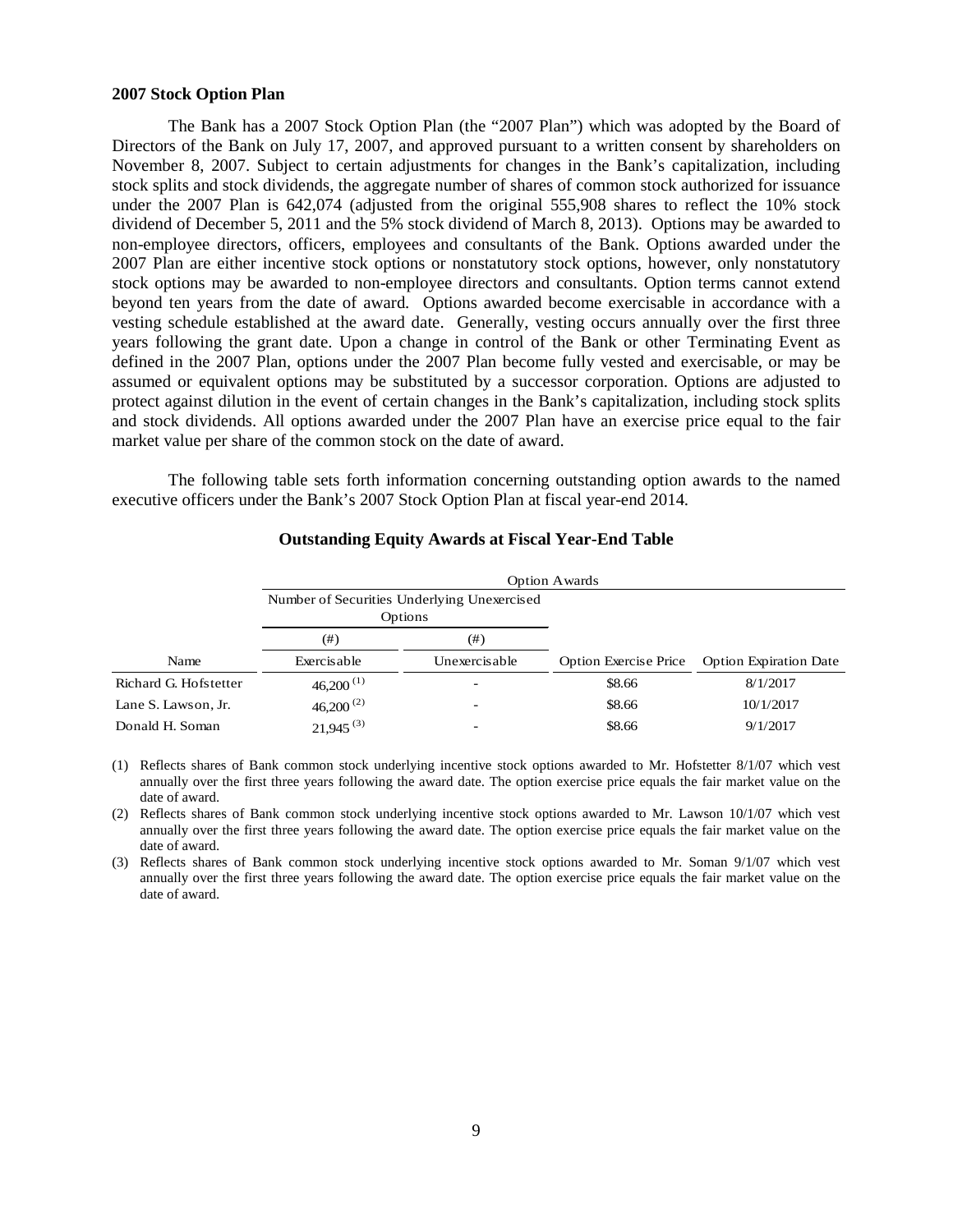## **OPTION EXERCISES AND STOCK VESTED**

The following table summarizes information with respect to stock option awards exercised during fiscal year 2014 by any of the executive officers named in the "Summary Compensation Table."

## **Option Exercises Table**

|                 | <b>Option Awards</b> |             |                |  |  |
|-----------------|----------------------|-------------|----------------|--|--|
|                 | Number of Shares     |             | Value Realized |  |  |
|                 | Aquired on Exercise  | on Exercise |                |  |  |
| <b>Name</b>     | #                    |             |                |  |  |
| Donald H. Soman | 24.255               |             | 203,790        |  |  |

# **Equity Compensation Plan Information**

The table below lists information regarding Bank common stock issuable upon the exercise of stock options, the weighted average exercise price of those options and the number of shares available for issuance under the 2007 Stock Option Plan at year-end 2014. The Bank has no other equity compensation plan and there are no warrants or other rights outstanding that would result in the issuance of shares of Bank common stock.

| Plan Category                                                 | Number of securities to<br>be issued upon exercise<br>of outstanding options,<br>warrants and rights<br>(a) | Weighted-average<br>exercise price of<br>outstanding options,<br>warrants and rights<br>(b) | Number of securities remaining<br>available for future is suance under<br>equity compensation plans (excluding<br>securities reflected in column (a))<br>(c) |
|---------------------------------------------------------------|-------------------------------------------------------------------------------------------------------------|---------------------------------------------------------------------------------------------|--------------------------------------------------------------------------------------------------------------------------------------------------------------|
| Equity compensation plans approved<br>by security holders     | 494.594                                                                                                     | \$9.95                                                                                      | 81,155                                                                                                                                                       |
| Equity compensation plans not<br>approved by security holders |                                                                                                             |                                                                                             |                                                                                                                                                              |
| Total                                                         | 494,594                                                                                                     | \$9.95                                                                                      | 81,155                                                                                                                                                       |

(1) For additional information, see the discussion of the 2007 Plan under the heading "2007 Stock Option Plan" in this Proxy Statement.

#### **Employment Agreements**

**Employment Agreement with Mr. Hofstetter.** Effective August 1, 2007, the Bank entered into an employment agreement with Mr. Hofstetter, which was amended July 21, 2011 and further amended on November 20, 2013, pursuant to which Mr. Hofstetter serves as a member of the Board of Directors and committees thereof, except the Audit Committee, and as the President and Chief Executive Officer of the Bank. The agreement has a three year term, expiring August 31, 2016.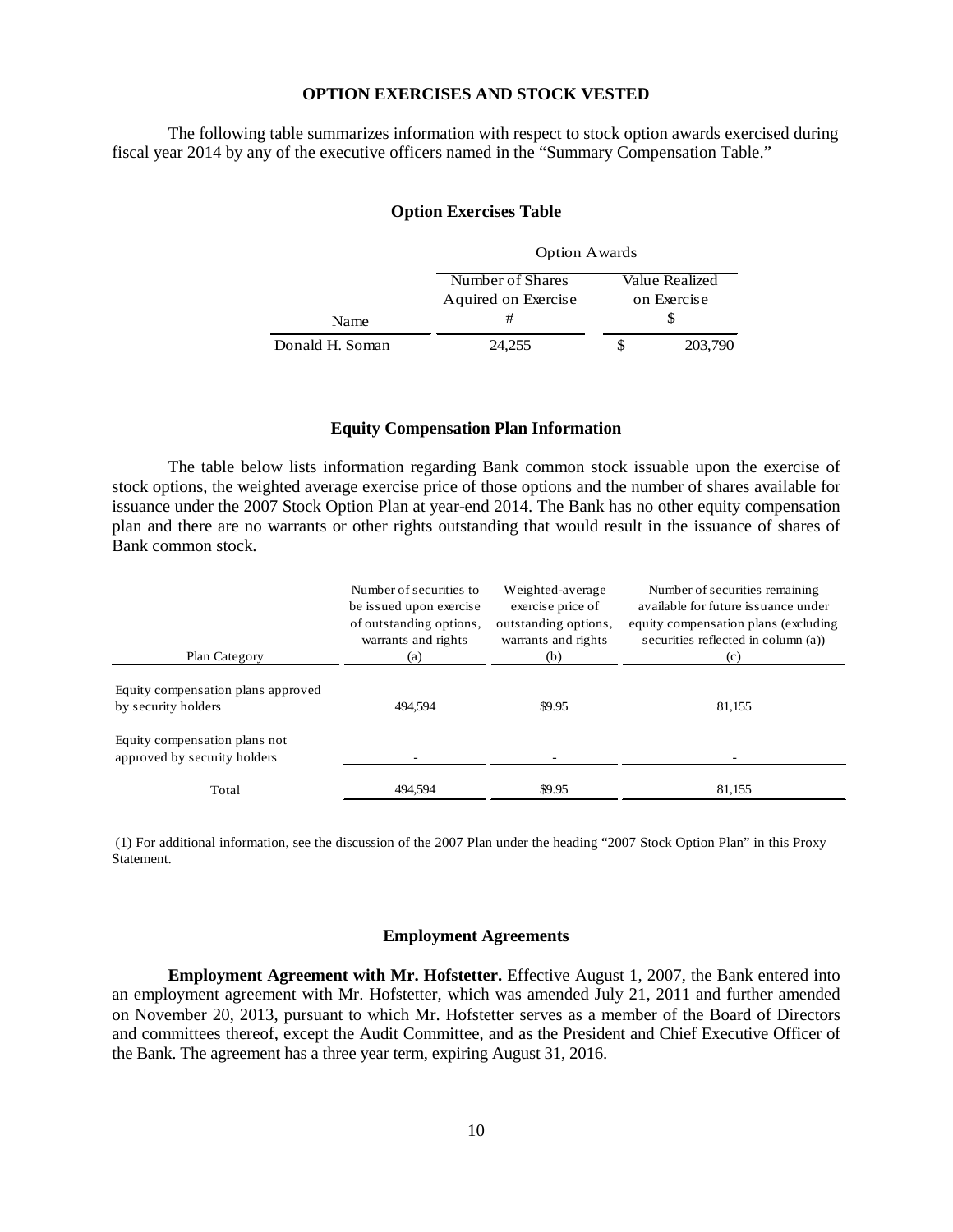The agreement includes payment of a base salary per year, subject to adjustment upon an annual review by the Board of Directors, which salary is set forth in the "Summary Compensation Table" for the years indicated. At the end of each calendar year, the amount of bonus compensation, if any, to be paid to Mr. Hofstetter is to be determined in the sole discretion of the Board of Directors of the Bank (without the vote of Mr. Hofstetter) based upon evaluation of Mr. Hofstetter's performance and that of the Bank. The agreement provides for other incidental compensation and benefits, an auto allowance and reimbursement for business expenses.

In August 2007, as required by the agreement, and predicated upon applicable shareholder and regulatory approvals, the Bank awarded Mr. Hofstetter stock options to purchase 46,200 shares (originally 40,000 shares which were subsequently adjusted for the December 5, 2011 and March 8, 2013 stock dividends) of Bank common stock.

The agreement is an *at-will* contract that may be terminated by either party at any time. If the Bank terminates Mr. Hofstetter's employment for cause, he will not be entitled to any further amounts except as earned through his last day of employment. If the Bank terminates Mr. Hofstetter's employment without cause, he will be entitled to (i) his earned compensation through his last day of employment; (ii) a lump sum payment equal to one year of his then current annual salary; and (iii) a lump sum payment equal to one year of medical/dental Cobra payments. If Mr. Hofstetter terminates his employment voluntarily then he will be entitled to no severance compensation, unless such termination occurs in the context of a Change of Control (as that term is defined in the employment agreement), in which case Mr. Hofstetter is entitled to compensation as though he had been terminated by the Board without cause.

**Employment Agreement with Mr. Lawson.** Effective October 1, 2007, the Bank entered into an employment agreement with Mr. Lawson which was amended July 21, 2011, pursuant to which Mr. Lawson serves as the Executive Vice President and Chief Credit Officer, subject to the direction of the Chief Executive Officer and the Board of Directors of the Bank. The agreement has a one year term, renewable annually for successive one-year terms unless terminated or extended further by the Board of Directors.

The agreement includes payment of a base salary per year, subject to adjustment upon an annual review by the Board of Directors, which salary is set forth in the "Summary Compensation Table" for the years indicated. At the end of each calendar year, the amount of bonus compensation, if any, to be paid to Mr. Lawson is to be determined in the sole discretion of the Board of Directors of the Bank based upon evaluation of Mr. Lawson's performance and that of the Bank. The agreement provides for other incidental compensation and benefits, an auto allowance and reimbursement for business expenses.

In October 2007, as required by the agreement, and predicated upon applicable shareholder and regulatory approvals, the Bank awarded Mr. Lawson stock options to purchase 46,200 shares (originally 40,000 shares which were subsequently adjusted for the December 5, 2011 and March 8, 2013 stock dividends) of Bank common stock.

The agreement is an *at-will* contract that may be terminated by either party at any time. If the Bank terminates Mr. Lawson's employment for cause, he will not be entitled to any further amounts except as earned through his last day of employment. If the Bank terminates Mr. Lawson's employment without cause, he will be entitled to (i) his earned compensation through his last day of employment; (ii) a lump sum payment equal to one year of his then current annual salary; and (iii) a lump sum payment equal to one year of medical/dental Cobra payments. If Mr. Lawson terminates his employment voluntarily then he will be entitled to no severance compensation, unless such termination occurs in the context of a Change of Control (as that term is defined in the employment agreement), in which case Mr. Lawson is entitled to compensation as though he had been terminated by the Board without cause.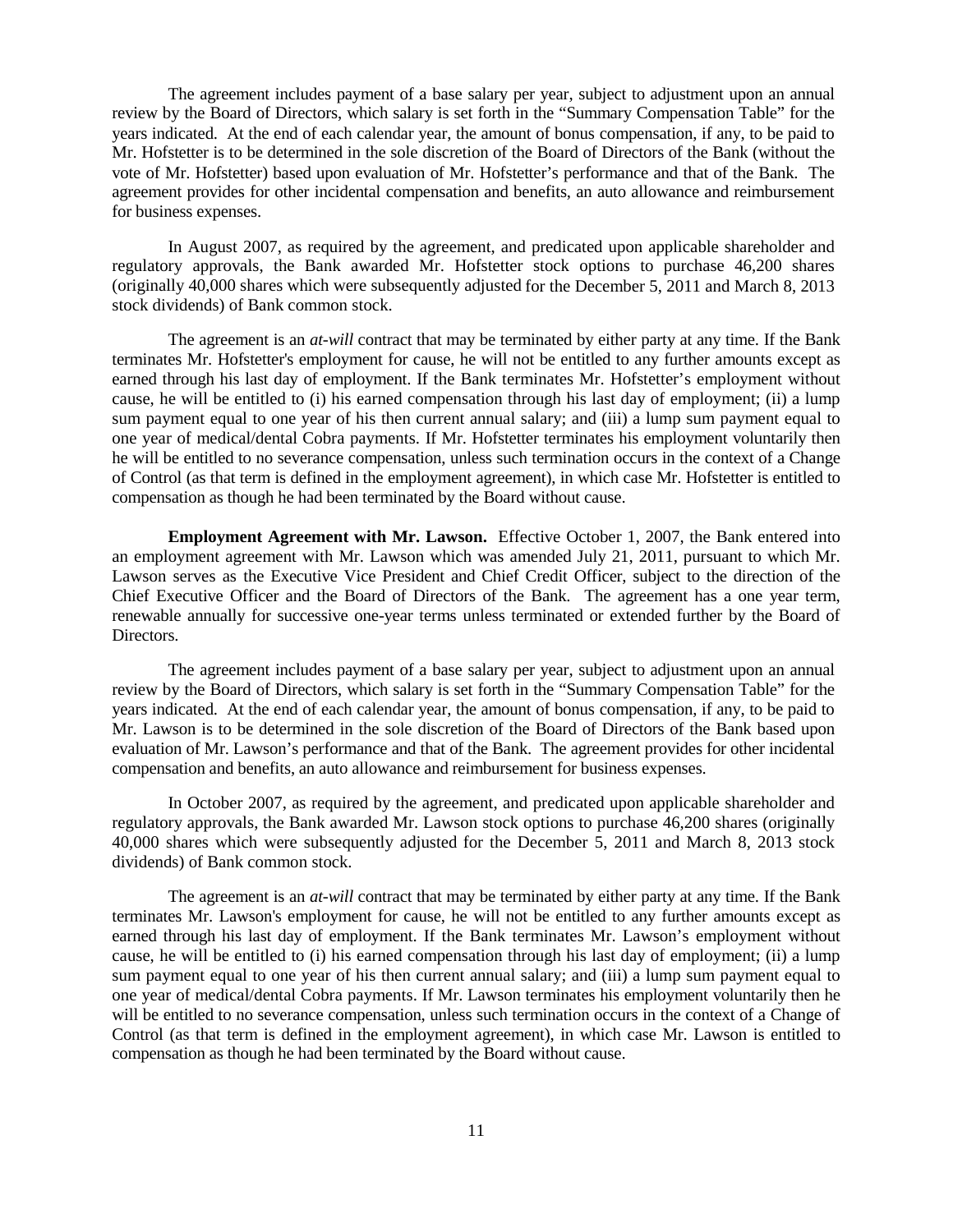**Employment Agreement with Mr. Soman.** Effective September 1, 2007, the Bank entered into an employment agreement with Mr. Soman which was amended July 21, 2011, pursuant to which Mr. Soman serves as the Executive Vice President and Chief Financial Officer, subject to the direction of the Chief Executive Officer and the Board of Directors of the Bank. The agreement has a one year term, renewable annually for successive one-year terms unless terminated or extended further by the Board of Directors.

The agreement includes payment of a base salary per year, subject to adjustment upon an annual review by the Board of Directors, which salary is set forth in the "Summary Compensation Table" for the years indicated. At the end of each calendar year, the amount of bonus compensation, if any, to be paid to Mr. Soman is to be determined in the sole discretion of the Board of Directors of the Bank based upon evaluation of Mr. Soman's performance and that of the Bank. The agreement provides for other incidental compensation and benefits, an auto allowance and reimbursement for business expenses.

In September 2007, as required by the agreement, and predicated upon applicable shareholder and regulatory approvals, the Bank awarded Mr. Soman stock options to purchase 46,200 shares (originally 40,000 shares which were subsequently adjusted for the December 5, 2011 and March 8, 2013 stock dividends) of Bank common stock.

The agreement is an *at-will* contract that may be terminated by either party at any time. If the Bank terminates Mr. Soman's employment for cause, he will not be entitled to any further amounts except as earned through his last day of employment. If the Bank terminates Mr. Soman's employment without cause, he will be entitled to (i) his earned compensation through his last day of employment; (ii) a lump sum payment equal to one year of his then current annual salary; and (iii) a lump sum payment equal to one year of medical/dental Cobra payments. If Mr. Soman terminates his employment voluntarily then he will be entitled to no severance compensation, unless such termination occurs in the context of a Change of Control (as that term is defined in the employment agreement), in which case Mr. Soman is entitled to compensation as though he had been terminated by the Board without cause.

# **Change of Control in Bank Ownership**

Management is not aware of any arrangements, including the pledge by any person of shares of the Bank, the operation of which may at a subsequent date result in a change in control of the Bank.

# **DIRECTOR COMPENSATION**

Since the inception of the Bank's operations and until 2011, the Bank's Directors received no fees for attendance at meetings of the Board of Directors or committees of the Board. Directors received compensation only in the form of the award of stock options under the Bank's 2007 Stock Option Plan (the "2007 Plan"). The 2007 Plan set aside 642,074 shares (adjusted from the original 555,908 shares to reflect the 10% stock dividend of December 5, 2011 and the 5% stock dividend of March 8, 2013) of Bank common stock for the award of incentive and nonstatutory stock options to non-employee directors, officers, employees and consultants of the Bank. Only nonstatutory options may be awarded to nonemployee directors and consultants under the 2007 Plan. Non-employee founders of the Bank who were not also directors ("Bank Founders") were awarded nonstatutory options under the 2007 Plan to acquire 1,155 shares each for a total of 26,565 shares of the Bank's common stock on the date of adoption of the 2007 Plan, at an exercise price of \$8.66 per share, which reflected the fair market value on the date of award. The option awards were made subject to the approval of the 2007 Plan by the shareholders of the Bank. Nonstatutory stock options awarded under the 2007 Plan generally vest annually over the first three years from the award date in the case of non-employee directors and were vested fully upon the award date in the case of the Bank Founders. As of March 31, 2015, there were 151,305 shares reserved for issuance upon exercise of nonstatutory stock options by all non-employee directors and Bank Founders as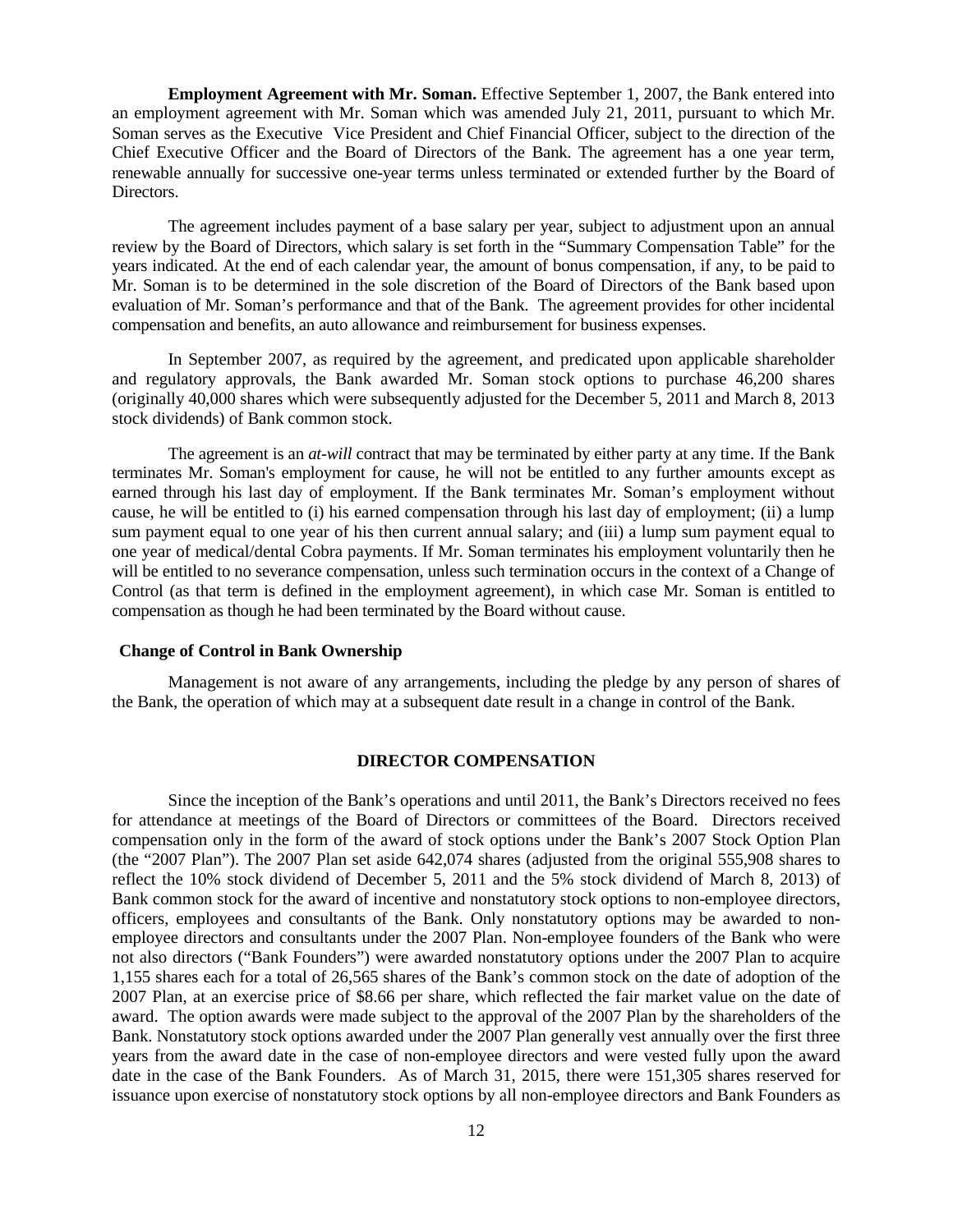a group at the respective award prices described above. The number of shares of common stock subject to nonstatutory stock options exercisable by all non-employee directors and Bank Founders as a group at December 31, 2014 was 151,305. For all discussion presented, amounts pertaining to stock options reflect adjustment for the 10% stock dividend of December 5, 2011 and the 5% stock dividend of March 8, 2013.

The table below reflects the compensation earned by or paid to the Bank's non-employee directors<sup>(1)</sup> during the year ended December 31, 2014.

| Name and Principal Position | Year |               | Fees Earned<br>or Paid in<br>Cash | Option<br>Awards <sup><math>(2)</math></sup> | All Other<br>Compensation | Total        |
|-----------------------------|------|---------------|-----------------------------------|----------------------------------------------|---------------------------|--------------|
| John C. Burroughs           | 2014 | \$            | 12,000                            |                                              |                           | \$<br>12,000 |
| James R. Castellanos        | 2014 | \$            | 2,500                             | \$<br>24,164                                 |                           | \$<br>26,664 |
| Michael P. Dunn             | 2014 | \$            | 7,875                             |                                              |                           | \$<br>7,875  |
| Craig A. French             | 2014 | $\mathcal{S}$ | 7,250                             |                                              |                           | \$<br>7,250  |
| Bruce A. McPherson          | 2014 | \$            | 4,750                             |                                              |                           | \$<br>4,750  |
| Stephen D. Pahl             | 2014 | $\mathbb{S}$  | 8,750                             | -                                            |                           | \$<br>8,750  |
| William R. Slakey           | 2014 | $\mathcal{S}$ | 6,375                             |                                              | $\overline{\phantom{a}}$  | \$<br>6,375  |
| James L. Weisenstein        | 2014 | \$            | 7,500                             |                                              |                           | \$<br>7,500  |

## **Director Compensation Table**

(1) The compensation and option awards for Director, President and Chief Executive Officer, Richard G. Hofstetter, are set forth in the "Summary Compensation Table" and footnotes thereto and in the "Outstanding Equity Awards at Fiscal Year-End Table" and footnotes thereto in this Proxy Statement.

(2) The value of options granted in 2014 was determined based upon the aggregate grant date fair value as computed pursuant to FASB ASC Topic 718. The Bank uses the Black-Scholes-Merton ("BSM") option-pricing model to determine the fair value of stock based awards under FASB ASC Topic 718, Stock Compensation. Refer to Note 8 to the Financial Statements in our Annual Report for the year ended December 31, 2014 for a discussion of the assumptions underlying the option award valuations. There were no stock option awards under the 2007 Plan during 2014 to the non-employee directors, except Director Castellanos who was awarded 11,550 nonstatutory stock options on July 1, 2014 at an exercise price of \$11.61 which vest ratably over a three (3) year period from the date of award. The aggregate number of stock options outstanding at December 31, 2014 for each of the directors named in the table above are as follows: Burroughs, 46,200 options; Castellanos, 11,550 options: Dunn, 11,550 options; French, 11,550 options; McPherson, 11,550 options; Pahl, 17,325 options; Slakey, 17,325 options; and Weisenstein, 11,550 options. The weighted average exercise price for all directors named in the table as a group was \$8.90. For information regarding each director's exercisable options as of or within 60 days of the Record Date, see the "Security Ownership of Management" table and related footnotes in this Proxy Statement.

## **TRANSACTIONS WITH RELATED PERSONS**

There have been no material transactions in 2014, nor are there any presently proposed transactions, to which the Bank was or is to be a party in which the amount involved exceeds the lesser of \$120,000 or 1% of the average of the Bank's total assets for the two year period ended December 31, 2014, and in which any director, executive officer, nominee for director, or 5% shareholder, or any member of the immediate family of any of the foregoing persons had or will have a direct or indirect material interest.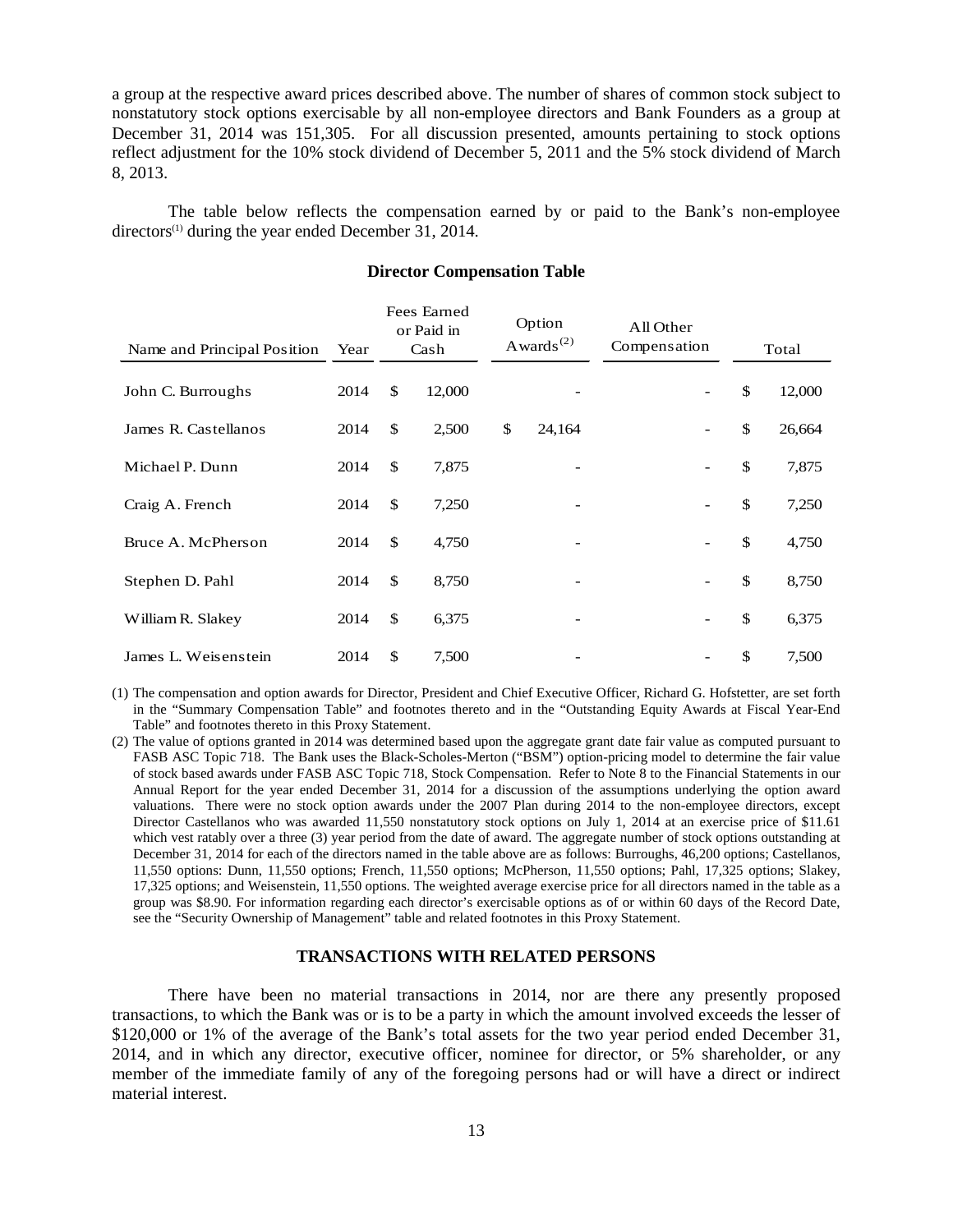### **Indebtedness of Management and Directors**

Some of the Bank's directors and executive officers, as well as members of their immediate families and associates, are customers of, and have had deposit banking transactions with the Bank in the ordinary course of the Bank's business, and the Bank expects to continue to have such ordinary banking transactions with these persons in the future. It is, however, the policy of the Bank to not extend credit to executive officers or employees. It is the policy of the Bank to extend credit to its non-employee directors provided that all loans and commitments to lend included in such transactions were made in the ordinary course of business, in compliance with Regulation O, on the same terms, including interest rates and collateral, as those prevailing for comparable transactions with other persons of similar creditworthiness, and do not involve more than the normal risk of collectability or present other unfavorable features. While the Bank does not have any limits on the aggregate amount it may lend to directors, individually or as a group, loans to individual directors must comply with the Bank's lending policies and statutory lending limits. In addition, prior approval of the Bank's Board of Directors is required for all such loans over \$100,000. The aggregate amount of indebtedness including extensions of credit or overdrafts, endorsements and guarantees outstanding at any time since the beginning of the Bank's last fiscal year and as of the latest practicable date did not exceed (i) the lesser of ten percent of the equity capital accounts of the Bank or five million dollars as to each such director or executive officer, as well as members of their immediate families and associates, or (ii) twenty percent of the equity capital accounts of the Bank as a group, since the Bank had no outstanding loans to directors or executive officers.

# **CORPORATE GOVERNANCE**

# **General Role of the Board of Directors**

The Bank's Board of Directors oversees the Company's Chief Executive Officer and other senior management in the competent and ethical operation of the Bank on a day-to-day basis and assures that the long-term interests of the shareholders are being served. To satisfy its duties, directors are expected to take a proactive, focused approach to their position, and set standards to ensure that the Bank is committed to business success through the maintenance of high standards of responsibility and ethics.

## **Code of Ethics**

The Board of Directors has adopted policies of ethical behavior that require the Bank's officers (including the principal executive, financial and accounting officers, or controller and persons performing similar functions) and employees to conduct business in accordance with the highest ethical standards and in compliance with all laws, rules and regulations applicable to the Bank.

#### **Director Independence**

The Bank has adopted the NASDAQ "independence" listing rules definition to determine the independence of its non-employee directors. Each member of the Board of Directors and each nominee for election as a director, except President and Chief Executive Officer Richard G. Hofstetter, qualifies as "independent" under such NASDAQ definition.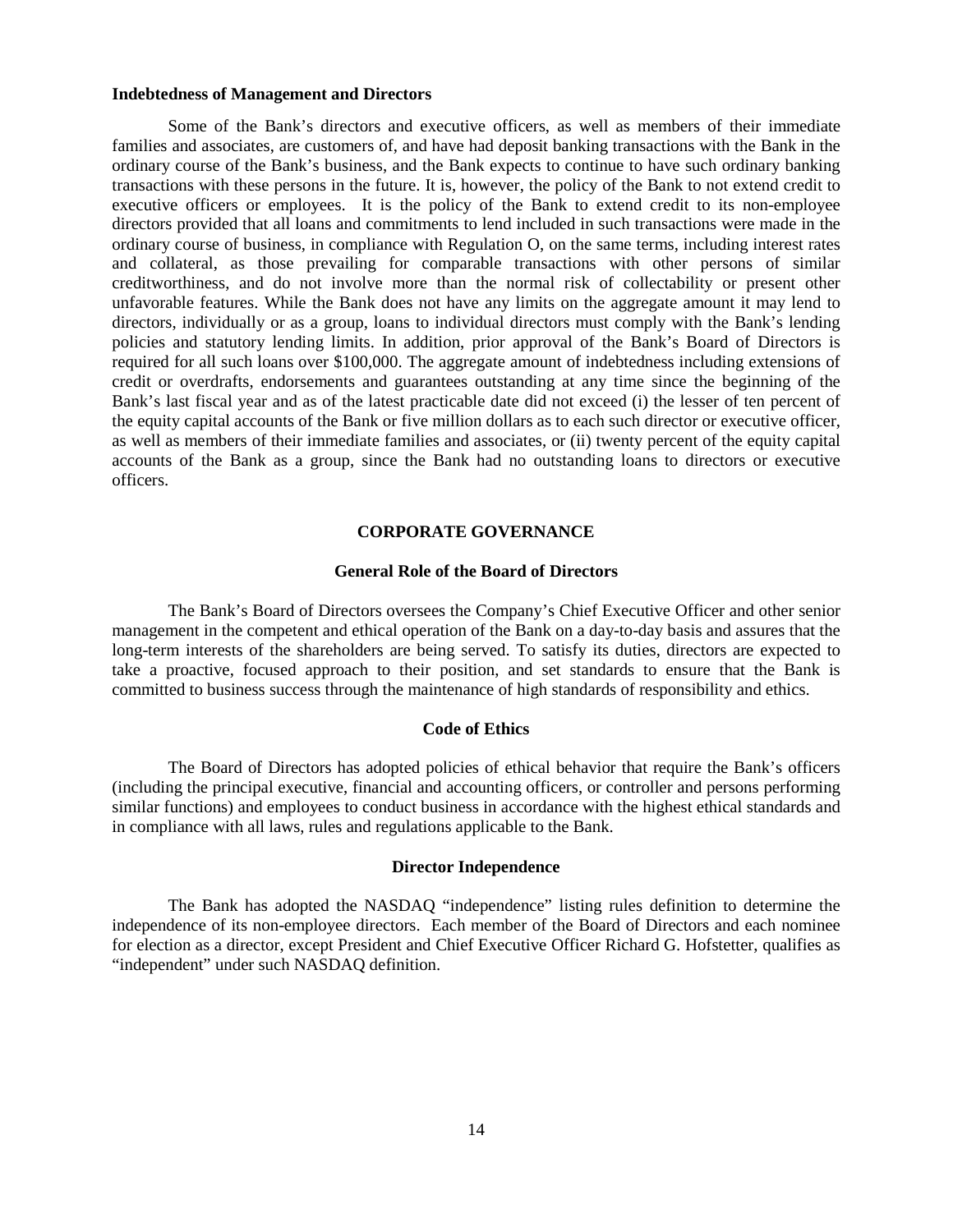### **Leadership Structure of the Board**

The Board believes that the Bank and its shareholders are best served by having an independent Board Chairman whose duties are separate from those of the Chief Executive Officer. In accordance with the Bank's bylaws, the Board of Directors elects the Chief Executive Officer and the Board Chairman. The Chairman is selected from the independent directors. The Board of Directors believes that the current structure of the Board of Directors is appropriate to effectively manage the affairs of the Bank and is in the best interests of the Bank's shareholders.

### **Board's Role in Risk Oversight**

The Board of Directors is actively involved in oversight of risks that could affect the Bank. This oversight is conducted primarily through committees of the Board of Directors, as disclosed in the descriptions of each of the committees below, but the full Board has retained responsibility for general oversight of risks. The Board satisfies this responsibility through full reports by each committee chair regarding the committee's considerations and actions, as well as through regular reports directly from officers responsible for oversight of particular risks within the Bank.

# **Committees of the Board of Directors**

#### **Audit Committee**

The Audit Committee reviews all reports of examination of the Bank made by regulatory authorities and conducts, in accordance with the Audit Committee Charter, Audit Policy and procedures approved by the Board, third party examinations and audits of the Bank. The Audit Committee Charter is posted on the Bank's website at www.lighthousebank.net. The Bank's auditors report directly to the Audit Committee. The Audit Committee regularly reports to the Board its findings, conclusions and recommendations, if any, relating to the adequacy of internal controls and procedures in accordance with applicable laws, regulations and sound financial accounting principles. The members of the Audit Committee are Directors Slakey (Chairman), Burroughs, McPherson, and Weisenstein. Each Audit Committee member is deemed "independent" as defined under NASDAQ listing rules and financially sophisticated and qualified to review the Bank's financial statements. The Audit Committee met four times during 2014.

#### **Audit Committee Report**

The Audit Committee has reviewed and discussed the audited financial statements of the Bank for the fiscal year ended December 31, 2014 with management and Vavrinek, Trine, Day & Co., LLP, the Bank's independent public accountants. The Committee has also discussed with Vavrinek, Trine, Day & Co., LLP the matters required to be discussed by Statement on Auditing Standards No. 114 (The Auditor's Communication With Those Charged With Governance) as may be modified or supplemented. The Committee has also received the letter from Vavrinek, Trine, Day & Co., LLP required by Independence Standards Board Standard No. 1 (Independence Discussions with Audit Committees) as may be modified or supplemented, and the Committee has discussed the independence of Vavrinek, Trine, Day & Co., LLP with that firm. Based on the Committee's review and discussions noted above, the Committee recommended to the Board of Directors that the Bank's audited financial statements be included in the Bank's Annual Report to Shareholders for the fiscal year ended December 31, 2014.

Submitted by:

/s/ William R. Slakey, John C. Burroughs, Bruce A. McPherson and James L. Weisenstein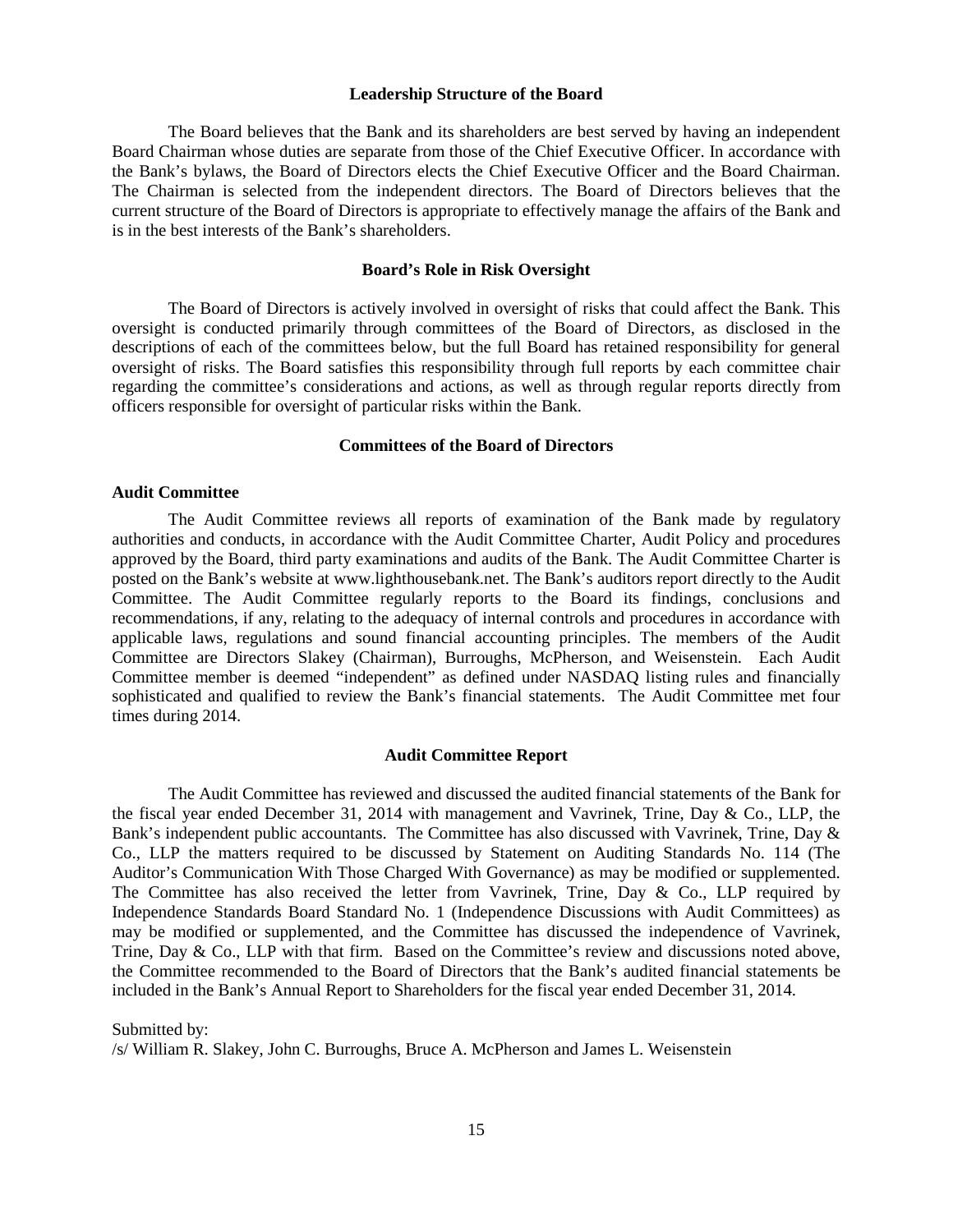### **Loan Committee**

The Loan Committee is responsible for approving loan policies and procedures, approving loans and reviewing the Bank's loan portfolio. The Loan Committee also has general oversight responsibility for the Bank's policy and performance under the Community Reinvestment Act. The members of the Loan Committee are Directors Pahl (Chairman), Burroughs, Castellanos, Dunn, French, and Hofstetter (non-voting), Executive Officer, Lawson (non-voting), and Senior Loan Officer, Kristin Ditlevsen (nonvoting). The Loan Committee met twelve times during 2014.

# **Asset-Liability Management Committee**

The Asset-Liability Management Committee reviews, approves and monitors the policies and procedures governing investments and asset/liability management. The members of the Asset-Liability Management Committee are Directors Dunn (Chairman), Burroughs, Hofstetter, McPherson, Slakey, and Weisenstein and Executive Officer Soman (non-voting). The Asset-Liability Management Committee met four times during 2014.

## **Compensation Committee**

The Compensation Committee is responsible for overseeing the adequacy and effectiveness of compensation and benefit plans and employee programs. The Compensation Committee makes recommendations to the Board of Directors regarding the compensation for executive officers and benefits for all employees. The Compensation Committee does not have a charter and believes that policies and practices established by the Board of Directors currently provide sufficient guidance. The members of the Compensation Committee are Directors Weisenstein (Chairman), Burroughs, Dunn, French, Pahl, and Hofstetter (non-voting on matters pertaining to his own compensation). The Compensation Committee did not meet during 2014.

## **Strategic Planning Committee**

The Strategic Planning Committee is responsible for establishing and recommending to the Board of Directors strategic plans and initiatives for the Bank. The members of the Strategic Planning Committee are Directors Weisenstein (Chairman), Burroughs, Castellanos, French, Hofstetter, and Pahl. The Strategic Planning Committee met four times during 2014.

#### **Nominating Committee**

The Bank does not have a Nominating Committee. The full Board of Directors performs the functions of a Nominating Committee which include evaluation and recommendation of candidates for nomination as directors of the Bank. Candidates are selected by a majority of directors who are "independent" as defined under the NASDAQ listing rules. The Board of Directors does not have a nominating committee charter and believes that its practices established by the Board of Directors currently provide sufficient guidance. Any recommendations by shareholders will be evaluated by the Board of Directors in the same manner as any other recommendation. Shareholders that desire to recommend candidates for consideration by the Bank's Board of Directors must mail or deliver written recommendations to the Bank addressed as follows: Board of Directors, Lighthouse Bank, 111 Mission Street, Santa Cruz, California 95060. Any recommendation must include biographical information indicating the background and experience of the candidate that qualifies the candidate for consideration as a director for evaluation by the Board of Directors. In addition to minimum standards of "independence" for non-employee directors and financial literacy, the Board of Directors considers various other criteria including the candidate's experience and expertise, financial resources, ability to devote the time and effort necessary to fulfill the responsibilities of a director and involvement in community activities in the market areas served by the Bank that may enhance the reputation of the Bank. Diversity is one of the factors that the Board considers in identifying nominees for director, which may include, among other matters, an evaluation of (a) the competencies and skills that the candidate possesses and the candidate's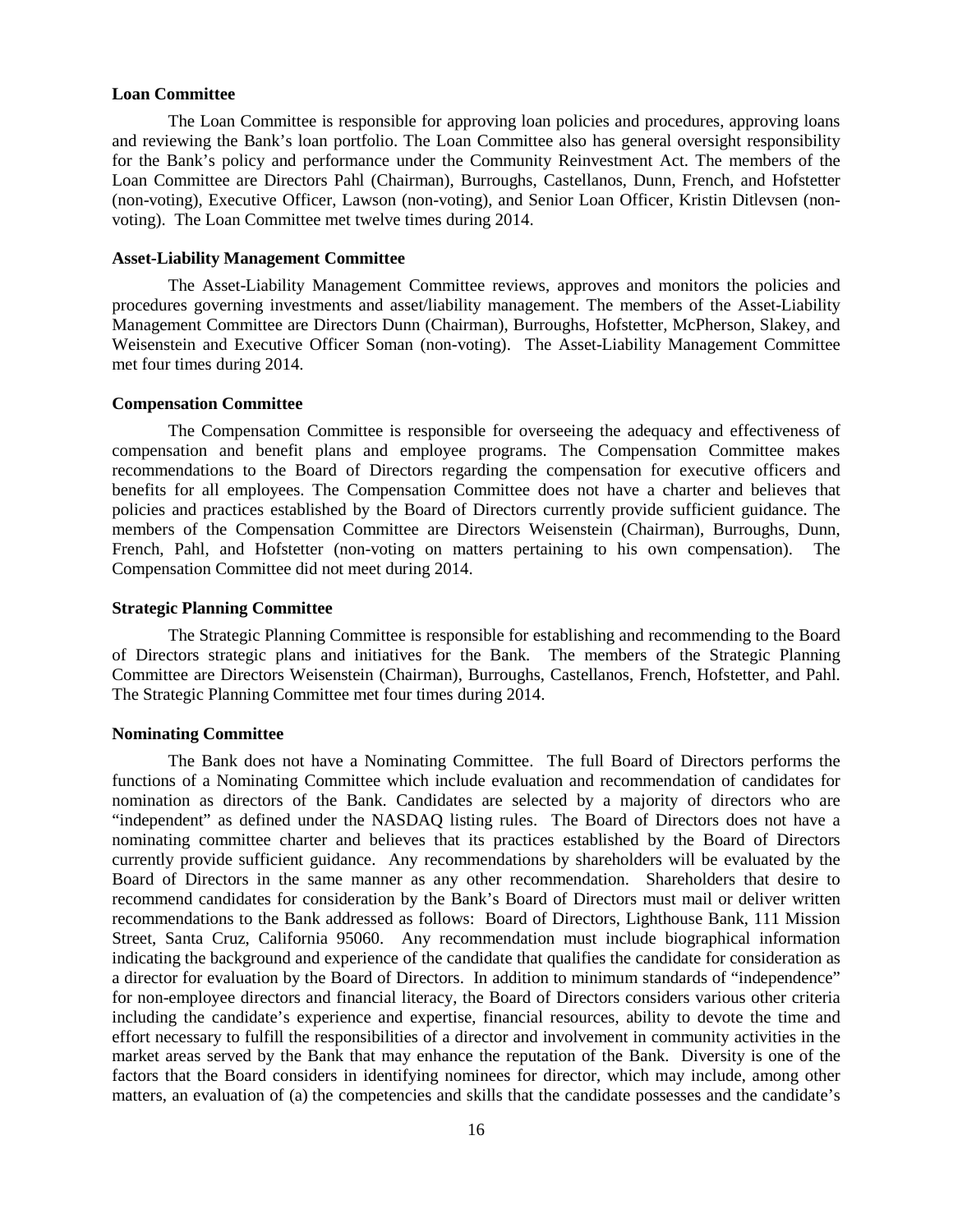areas of qualification and expertise that would enhance the composition of the Board and (b) how the candidate would contribute to the Board's overall balance of expertise, perspectives, backgrounds and experiences in substantive matters pertaining to the Bank's business. The Board has not adopted a formal diversity policy with regard to the selection of director-nominees. The Bank has not paid a fee to any third party to identify or evaluate director candidates. The Board of Directors may, however, elect to use third parties in the future to identify or evaluate candidates for consideration as directors. Shareholders who wish to nominate a candidate for election to the Bank's Board of Directors, as opposed to recommending a potential nominee for consideration by the Board of Directors, are required to comply with the advance notice and any other requirements of the Bank's Bylaws, applicable laws and regulations. For a discussion of the specific backgrounds and qualifications of our current directors and director-nominees, see "Proposal No. 1 – Election of Directors – Board of Directors Nominees."

#### **Board and Committee Attendance**

During calendar year 2014, the Bank's Board of Directors met thirteen times for regularly scheduled and special meetings. Each director attended at least 75% of the aggregate of: (i) the total number of meetings of the Board of Directors; and (ii) the total number of meetings of board committees on which each director served. Average director attendance at the combination of Board and Committee meetings was 89% in 2014.

### **Annual Meeting Attendance**

The Bank encourages members of its Board of Directors to attend the Bank's Annual Meeting of Shareholders each year. Eight directors attended the Bank's Annual Meeting of Shareholders held in 2014.

#### **Shareholder Communications**

A majority of the members of the Board of Directors, each of whom is "independent" as defined under the NASDAQ listing rules, has established procedures for receipt and delivery of shareholder communications addressed to the Board of Directors. Any such shareholder communications, including communications by employees of the Bank solely in their capacity as shareholders, should be mailed to the Bank addressed as follows: Board of Directors, Lighthouse Bank, 111 Mission Street, Santa Cruz, California 95060.

#### **PROPOSAL NO. 2**

## **RATIFICATION OF THE SELECTION OF INDEPENDENT PUBLIC ACCOUNTANTS**

Vavrinek, Trine, Day & Co., LLP served as the Bank's independent public accountants for the 2014 fiscal year. Vavrinek, Trine, Day & Co., LLP provided various services to the Bank as described below consisting of audit services and tax related services, including preparation of tax returns, for the 2014 fiscal year.

Vavrinek, Trine, Day  $\&$  Co., LLP has no interests, financial or otherwise, in the Bank and the Bank has had no disagreements with its accountants with respect to accounting principles, practices or financial statement disclosure. It is anticipated that one or more representatives of Vavrinek, Trine, Day & Co., LLP will be present at the Annual Meeting and will be able to make a statement if they so desire and answer appropriate questions.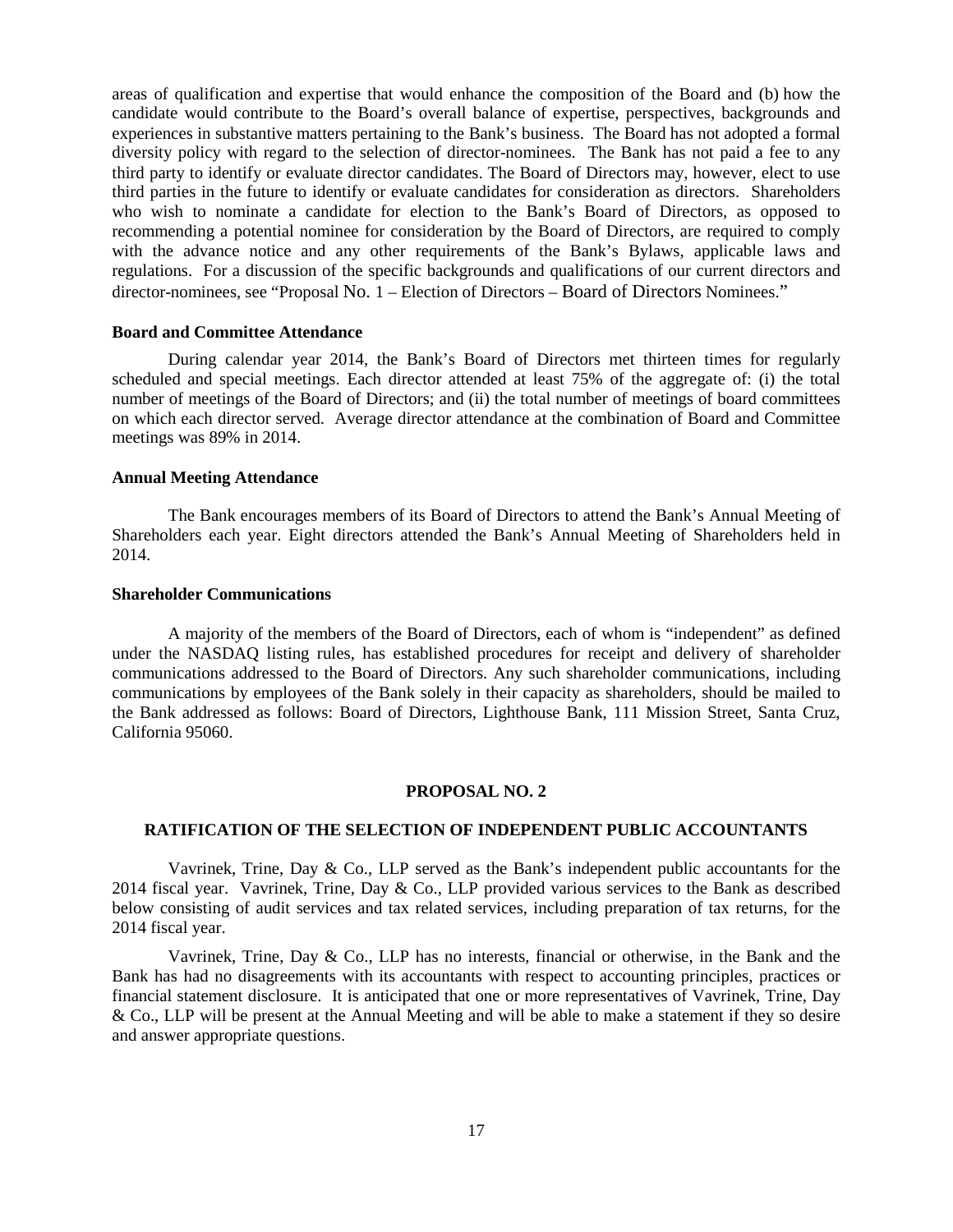The table below summarizes the services rendered to the Bank by Vavrinek, Trine, Day & Co., LLP in 2014 and 2013.

| Category of Services         | Fiscal Year 2014 Fiscal Year 2013 |          |
|------------------------------|-----------------------------------|----------|
| Audit Fees $^{(1)}$          | \$43,000                          | \$41,000 |
| Audit-Related Fees           |                                   |          |
| Tax Fees $^{(2)}$            | \$7,000                           | \$6,500  |
| All Other Fees               |                                   |          |
| <b>Total Accounting Fees</b> | \$50,000                          | \$47,500 |
|                              |                                   |          |

- (1) Audit fees consisted of services rendered by Vavrinek, Trine, Day & Co., LLP for the audit of the financial statements included in the Bank's Annual Report to Shareholders for the years ended December 31, 2014 and December 31, 2013.
- (2) Tax fees consisted primarily of assistance relating to tax compliance, tax advice, tax planning and related tax services for years 2014 and 2013.

The Audit Committee pre-approved 100% of all professional services rendered by Vavrinek, Trine, Day & Co., LLP during the 2014 and 2013 fiscal years, including the preparation of the Bank's tax returns and the pre-approval of all audit and permissible non-audit services, and considered whether the provision of such services is compatible with Vavrinek, Trine, Day  $\&$  Co., LLP maintaining its independence.

The Board of Directors has selected Vavrinek, Trine, Day & Co., LLP to serve as the Bank's independent public accountants for the 2015 fiscal year. The ratification of the selection of Vavrinek, Trine, Day & Co., LLP as the Bank's independent public accountants requires the affirmative vote of the holders of a majority of the shares of the Bank's common stock represented and voting at the Annual Meeting. If shareholders do not ratify the selection of Vavrinek, Trine, Day & Co., LLP, the Board of Directors will reconsider the selection. The Board of Directors reserves the right, in its discretion, to select alternative independent public accountants notwithstanding ratification by shareholders, at any time that the Board of Directors determines that such a change would be in the best interests of the Bank and its shareholders.

### **THE BOARD OF DIRECTORS RECOMMENDS A VOTE "FOR" PROPOSAL NO. 2.**

#### **WEBSITE ACCESS**

Information regarding the Bank may be obtained from the Bank's website at www.lighthousebank.net.

## **ANNUAL REPORT**

The Annual Report to Shareholders for the year ended December 31, 2014, is being mailed concurrently with this Proxy Statement to all shareholders of record as of March 31, 2015.

#### **ANNUAL DISCLOSURE STATEMENT**

Copies of Lighthouse Bank's Annual Disclosure Statement, the first copy of which will be provided free of charge, are available by contacting: Lighthouse Bank, 111 Mission Street, Santa Cruz, CA 95060, (831) 600-4009.